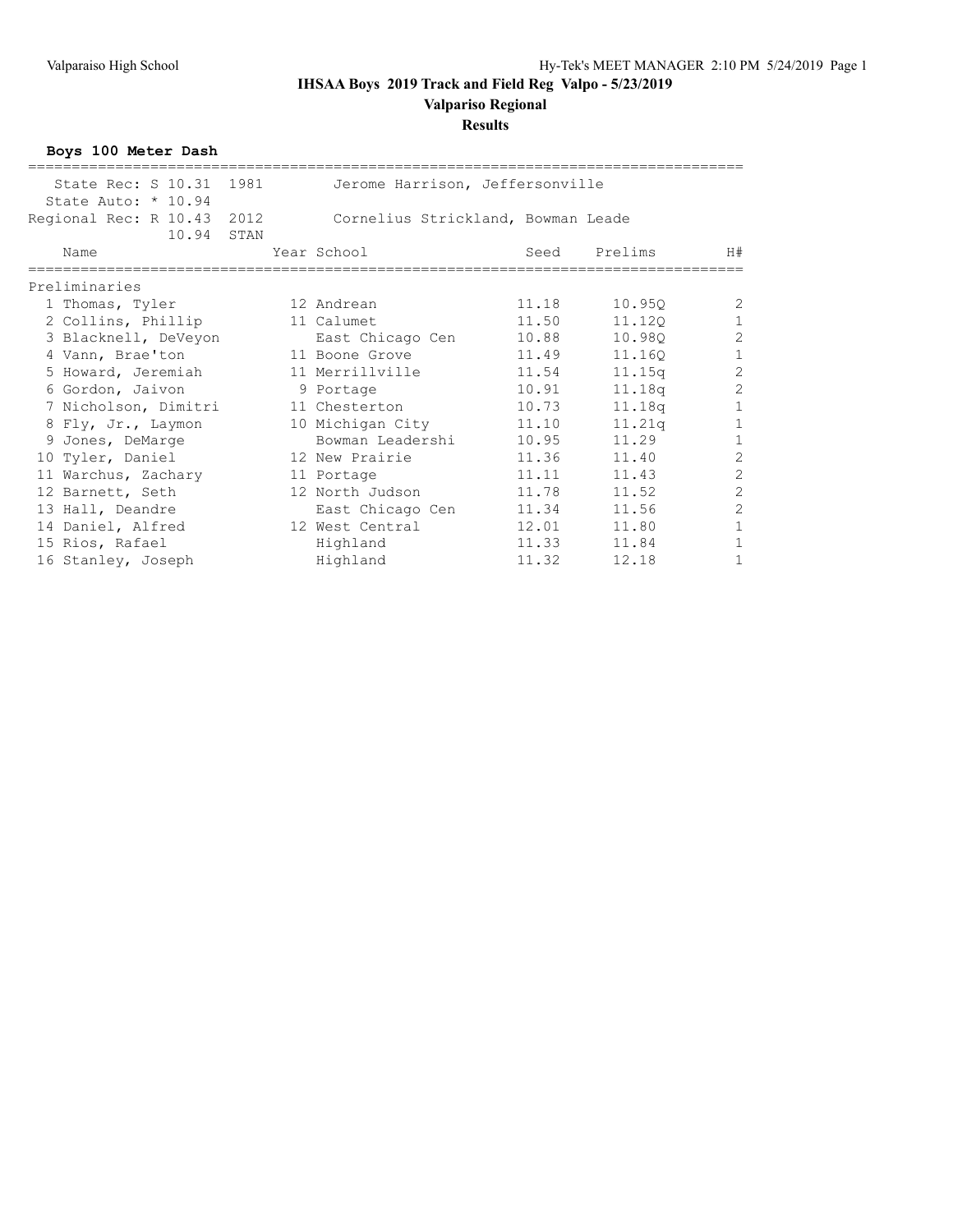**Valpariso Regional**

#### **Results**

**Boys 100 Meter Dash** ================================================================================ State Rec: S 10.31 1981 Jerome Harrison, Jeffersonville State Auto: \* 10.94 Regional Rec: R 10.43 2012 Cornelius Strickland, Bowman Leade 10.94 STAN Name Year School Prelims Finals Points ================================================================================ Finals 1 Thomas, Tyler 12 Andrean 10.95 10.83\*STAN 10 2 Blacknell, DeVeyon East Chicago Cen 10.98 10.91\*STAN 8 3 Nicholson, Dimitri 11 Chesterton 11.18 10.98 6 4 Howard, Jeremiah 11 Merrillville 11.15 11.04 5 5 Collins, Phillip 11 Calumet 11.12 11.08 4 6 Vann, Brae'ton 11 Boone Grove 11.16 11.10 3 7 Gordon, Jaivon 9 Portage 11.18 11.25 2 8 Fly, Jr., Laymon 10 Michigan City 11.21 18.92 1 Preliminaries 9 Jones, DeMarge Bowman Leadershi 11.29 10 Tyler, Daniel 12 New Prairie 11.40 11 Warchus, Zachary 11 Portage 11.43 12 Barnett, Seth 12 North Judson 11.52 13 Hall, Deandre **East Chicago Cen** 11.56 14 Daniel, Alfred 12 West Central 11.80 15 Rios, Rafael **Highland** 11.84 16 Stanley, Joseph Highland 12.18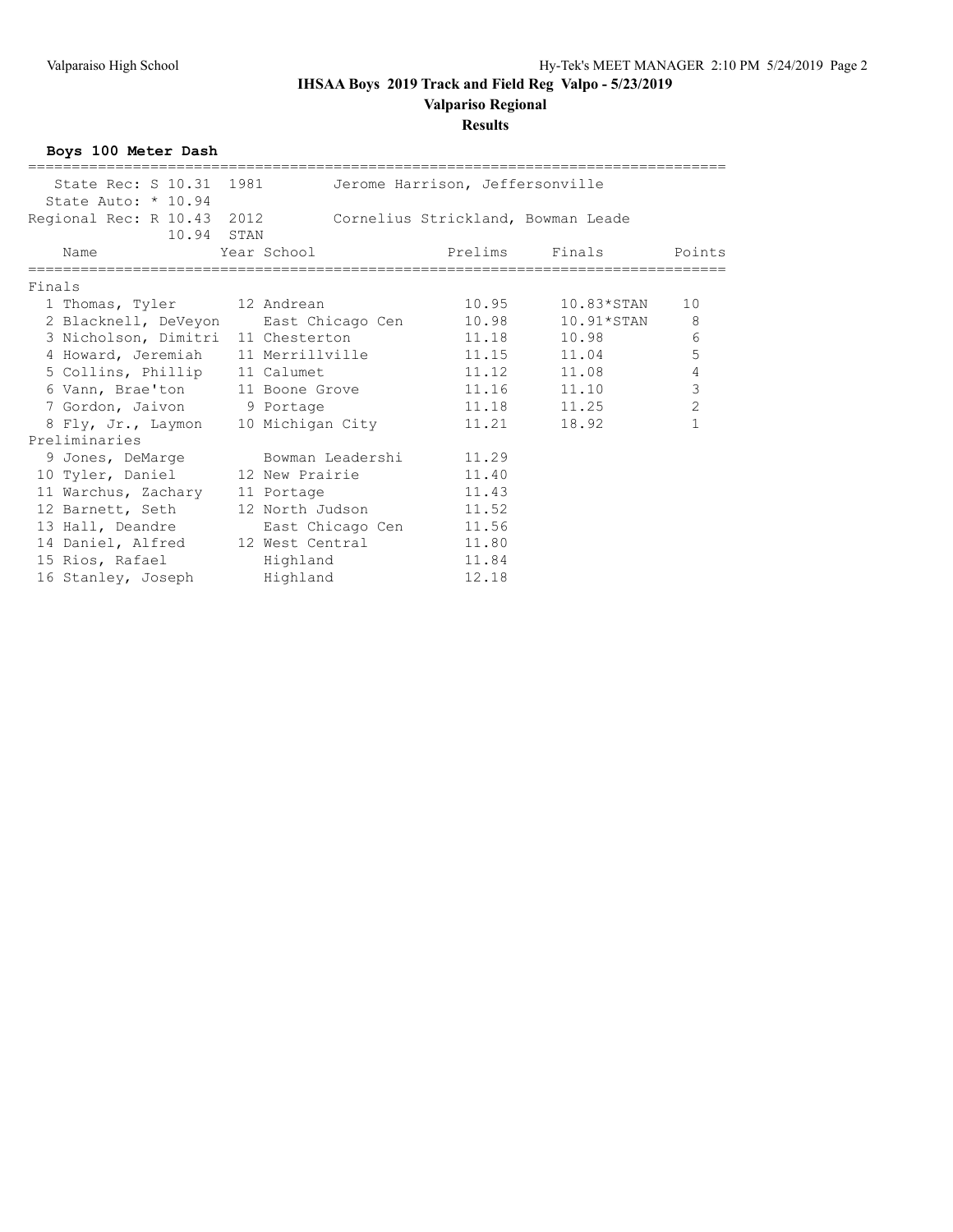**Valpariso Regional**

### **Results**

**Boys 200 Meter Dash**

| 22.08 | STAN                                                                                                                                                                                                                                                                                                                                   |                                                                               |                |                                                                                                                                                                                                    |                                                                    |                                                                                                                                                                                              |
|-------|----------------------------------------------------------------------------------------------------------------------------------------------------------------------------------------------------------------------------------------------------------------------------------------------------------------------------------------|-------------------------------------------------------------------------------|----------------|----------------------------------------------------------------------------------------------------------------------------------------------------------------------------------------------------|--------------------------------------------------------------------|----------------------------------------------------------------------------------------------------------------------------------------------------------------------------------------------|
| Name  |                                                                                                                                                                                                                                                                                                                                        |                                                                               |                | Seed                                                                                                                                                                                               | Prelims                                                            | H#                                                                                                                                                                                           |
|       |                                                                                                                                                                                                                                                                                                                                        |                                                                               |                |                                                                                                                                                                                                    | 22,500                                                             | $\overline{2}$                                                                                                                                                                               |
|       |                                                                                                                                                                                                                                                                                                                                        |                                                                               |                |                                                                                                                                                                                                    | 22,600                                                             | $\mathbf{1}$                                                                                                                                                                                 |
|       |                                                                                                                                                                                                                                                                                                                                        |                                                                               |                |                                                                                                                                                                                                    | 22,580                                                             | $\overline{c}$                                                                                                                                                                               |
|       |                                                                                                                                                                                                                                                                                                                                        |                                                                               |                |                                                                                                                                                                                                    | 22,720                                                             | $\mathbf 1$                                                                                                                                                                                  |
|       |                                                                                                                                                                                                                                                                                                                                        |                                                                               | Highland       |                                                                                                                                                                                                    | 22.70q                                                             | $\overline{c}$                                                                                                                                                                               |
|       |                                                                                                                                                                                                                                                                                                                                        |                                                                               |                |                                                                                                                                                                                                    | 22.76q                                                             | $\overline{c}$                                                                                                                                                                               |
|       |                                                                                                                                                                                                                                                                                                                                        |                                                                               |                |                                                                                                                                                                                                    | 22.97q                                                             | $\mathbf 1$                                                                                                                                                                                  |
|       |                                                                                                                                                                                                                                                                                                                                        |                                                                               |                |                                                                                                                                                                                                    | 22.99q                                                             | $\overline{c}$                                                                                                                                                                               |
|       |                                                                                                                                                                                                                                                                                                                                        |                                                                               |                |                                                                                                                                                                                                    | 23.02                                                              | $\mathbf{1}$                                                                                                                                                                                 |
|       |                                                                                                                                                                                                                                                                                                                                        |                                                                               | Hammond Morton |                                                                                                                                                                                                    | 23.09                                                              | $\overline{c}$                                                                                                                                                                               |
|       |                                                                                                                                                                                                                                                                                                                                        |                                                                               |                |                                                                                                                                                                                                    | 23.22                                                              | $\mathbf{1}$                                                                                                                                                                                 |
|       |                                                                                                                                                                                                                                                                                                                                        |                                                                               |                |                                                                                                                                                                                                    | 23.36                                                              | $\mathbf{1}$                                                                                                                                                                                 |
|       |                                                                                                                                                                                                                                                                                                                                        |                                                                               |                |                                                                                                                                                                                                    | 23.57                                                              | $\mathbf{1}$                                                                                                                                                                                 |
|       |                                                                                                                                                                                                                                                                                                                                        |                                                                               |                |                                                                                                                                                                                                    | 23.94                                                              | $\overline{2}$                                                                                                                                                                               |
|       |                                                                                                                                                                                                                                                                                                                                        |                                                                               |                |                                                                                                                                                                                                    | 24.39                                                              | $\overline{c}$                                                                                                                                                                               |
|       |                                                                                                                                                                                                                                                                                                                                        |                                                                               |                | 23.19                                                                                                                                                                                              | DNF                                                                | $\mathbf{1}$                                                                                                                                                                                 |
|       | State Auto: $* 22.08$<br>1 Thomas, Tyler<br>2 Davis, Devon<br>3 Collins, Phillip<br>4 Sisco, Myles<br>5 McToy, Quinten<br>6 Williams, Chaqwan<br>7 Osafo, Jean Paul<br>8 Neal, Cleveland<br>10 Tucker, Gerald<br>11 Gordon, Jakar<br>12 Clark, Jaden<br>13 Vanderwall, Ben<br>14 Kidd, Dalton<br>15 Barnett, Seth<br>-- Mack, Doddrick | State Rec: S 21.10 1982<br>Regional Rec: R 20.79 2002<br>9 Nicholson, Dimitri |                | Year School<br>12 Andrean<br>10 Merrillville<br>11 Calumet<br>10 Portage<br>11 Crown Point<br>12 Chesterton<br>11 Chesterton<br>9 Portage<br>11 Merrillville<br>12 North Newton<br>12 North Judson | Mark Jelks, Gary West Side<br>Bowman Leadershi<br>21st Century Cha | Jeffery Patrick, Gary Roosevelt<br>22.48<br>22.75<br>22.84<br>22.71<br>22.53<br>22.98<br>22.93<br>22.95<br>22.21<br>22.84<br>22.91<br>23.07<br>24.87<br>10 Rensselaer Central 24.71<br>23.99 |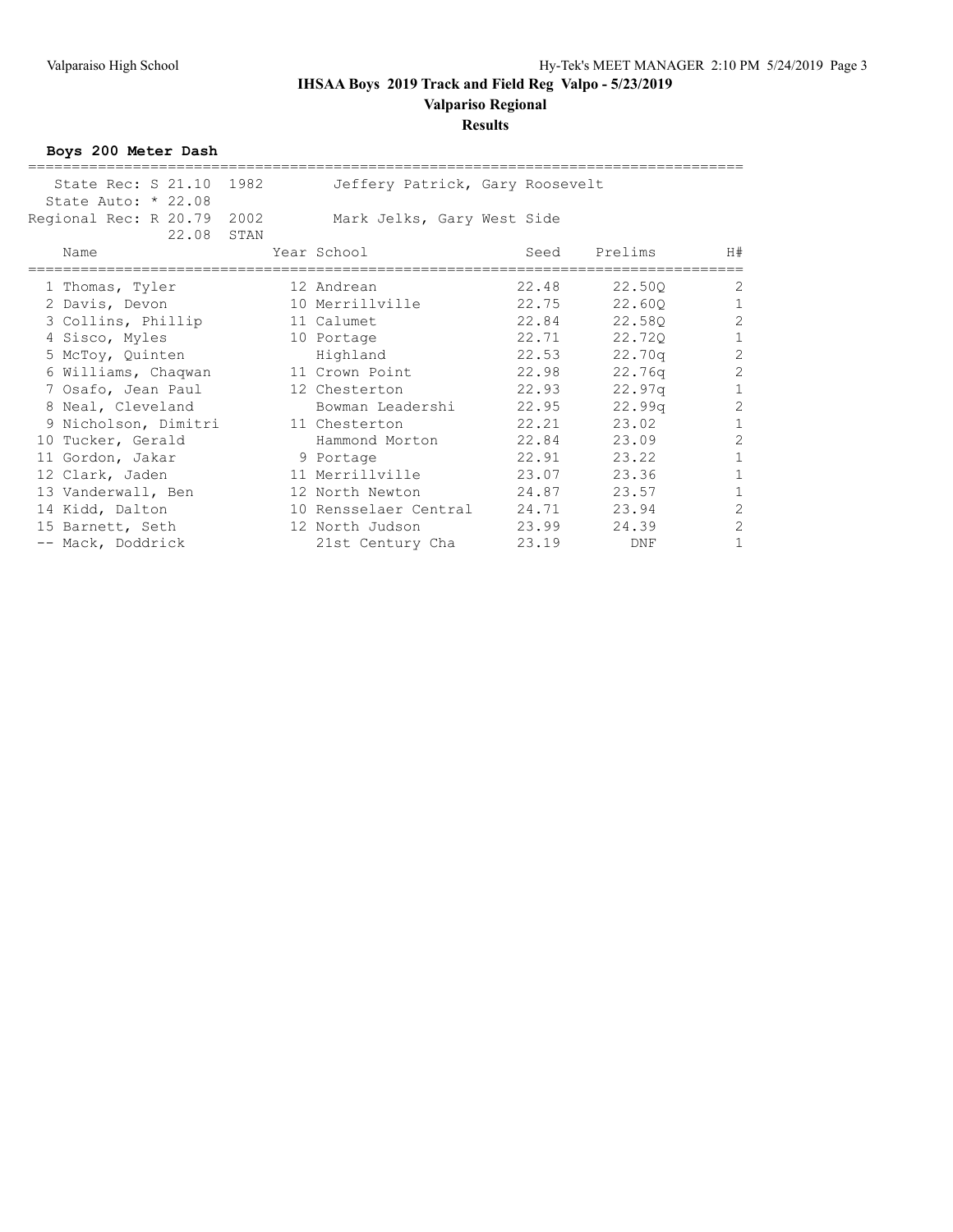**Valpariso Regional**

#### **Results**

**Boys 200 Meter Dash** ================================================================================ State Rec: S 21.10 1982 Jeffery Patrick, Gary Roosevelt State Auto: \* 22.08 Regional Rec: R 20.79 2002 Mark Jelks, Gary West Side 22.08 STAN<br>Name Year School Prelims Finals Points ================================================================================ Finals 1 Thomas, Tyler 12 Andrean 22.50 22.01\*STAN 10 2 Collins, Phillip 11 Calumet 22.58 22.22 8 3 Sisco, Myles 10 Portage 22.72 22.39 6 4 Davis, Devon 10 Merrillville 22.60 22.54 5 5 McToy, Quinten Highland 22.70 22.61 4 6 Neal, Cleveland Bowman Leadershi 22.99 23.07 3 7 Williams, Chaqwan 11 Crown Point 22.76 23.20 2 8 Osafo, Jean Paul 12 Chesterton 22.97 23.21 1 Preliminaries 9 Nicholson, Dimitri 11 Chesterton 23.02 10 Tucker, Gerald Hammond Morton 23.09 11 Gordon, Jakar 9 Portage 19 23.22 12 Clark, Jaden 11 Merrillville 23.36 13 Vanderwall, Ben 12 North Newton 23.57 14 Kidd, Dalton 10 Rensselaer Central 23.94 15 Barnett, Seth 12 North Judson 24.39 -- Mack, Doddrick and 21st Century Cha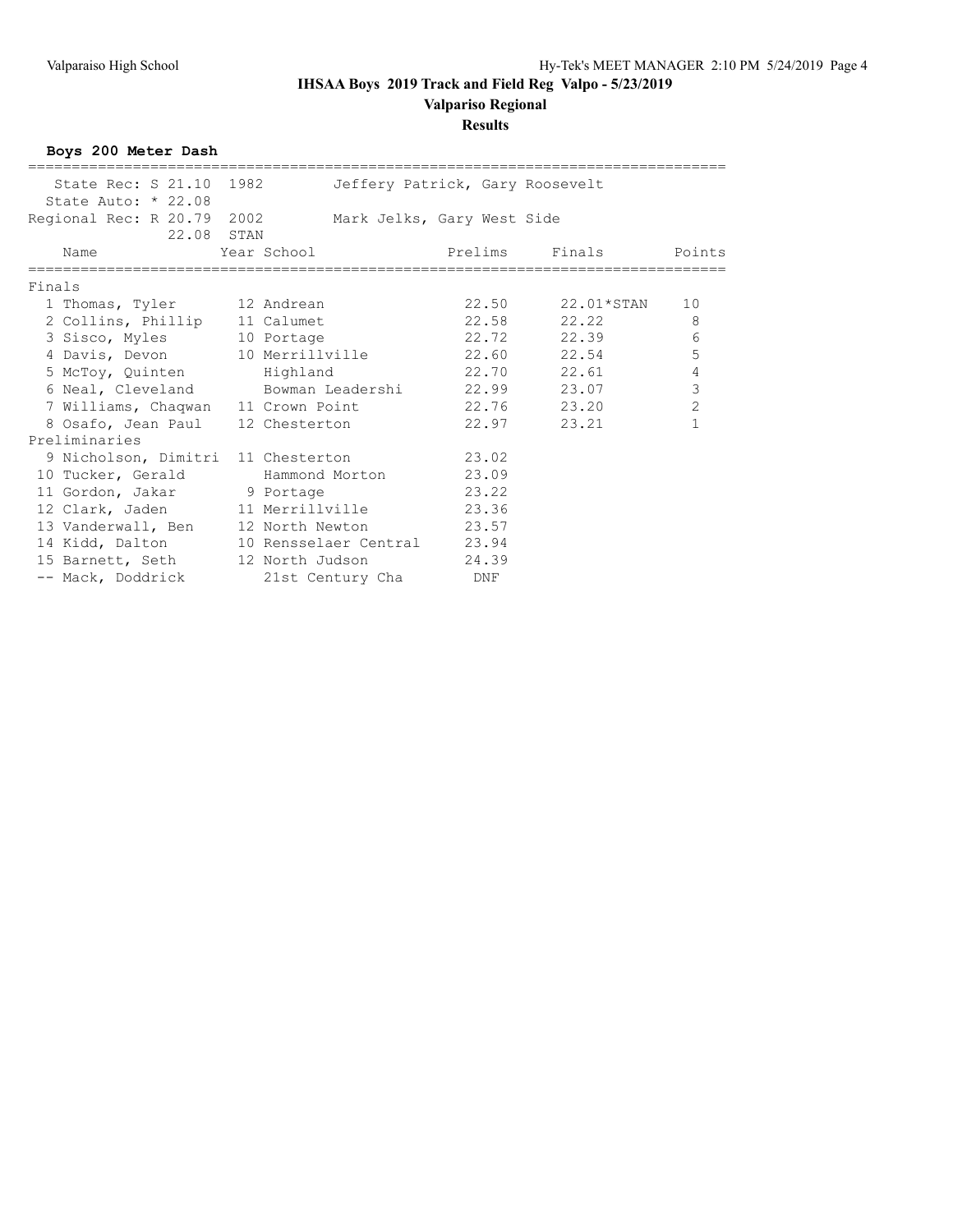#### **Valpariso Regional**

#### **Results**

**Boys 400 Meter Dash** =================================================================================== State Rec: S 46.99 2002 David Neville, Merrillville State Auto: \* 49.40 Regional Rec: R 47.41 2002 David Neville, Merrillville 49.40 STAN<br>Year School Name  $Year School$  Seed Finals H# Points =================================================================================== Finals 1 Otterbacher, Brett 10 Valparaiso 49.08 48.15\*STAN 2 10 2 Hanlon, Matthew 12 Crown Point 48.74 48.17\*STAN 2 8 3 Farmer, Ryan 10 Lowell 48.92 49.68 2 6 4 Ray, Chris East Chicago Cen 50.87 49.80 1 5 5 Clemons, Devante 12 Hobart 12 49.62 49.62 49.85 2 4 6 Fry, Jonathan 11 Valparaiso 50.55 50.09 2 3 7 Jones, DeMarge Bowman Leadershi 50.61 50.31 2 2 8 Wood, Dominique 12 Merrillville 50.17 50.42 2 1 9 Prince, Marc 11 Lake Central 51.28 50.45 1 10 Reeves, Zachary 12 Merrillville 51.20 50.71 1 11 Fort, DeShaun 12 Lake Central 50.46 50.88 2 12 Wiegman, Taylor 12 Hebron 52.85 53.35 1 13 Hutchison, Luke 10 Kouts 53.04 54.10 1 14 Barnes, Manuel 11 North Judson 53.24 54.56 1 -- Guyton, Michael East Chicago Cen 52.05 DNF 1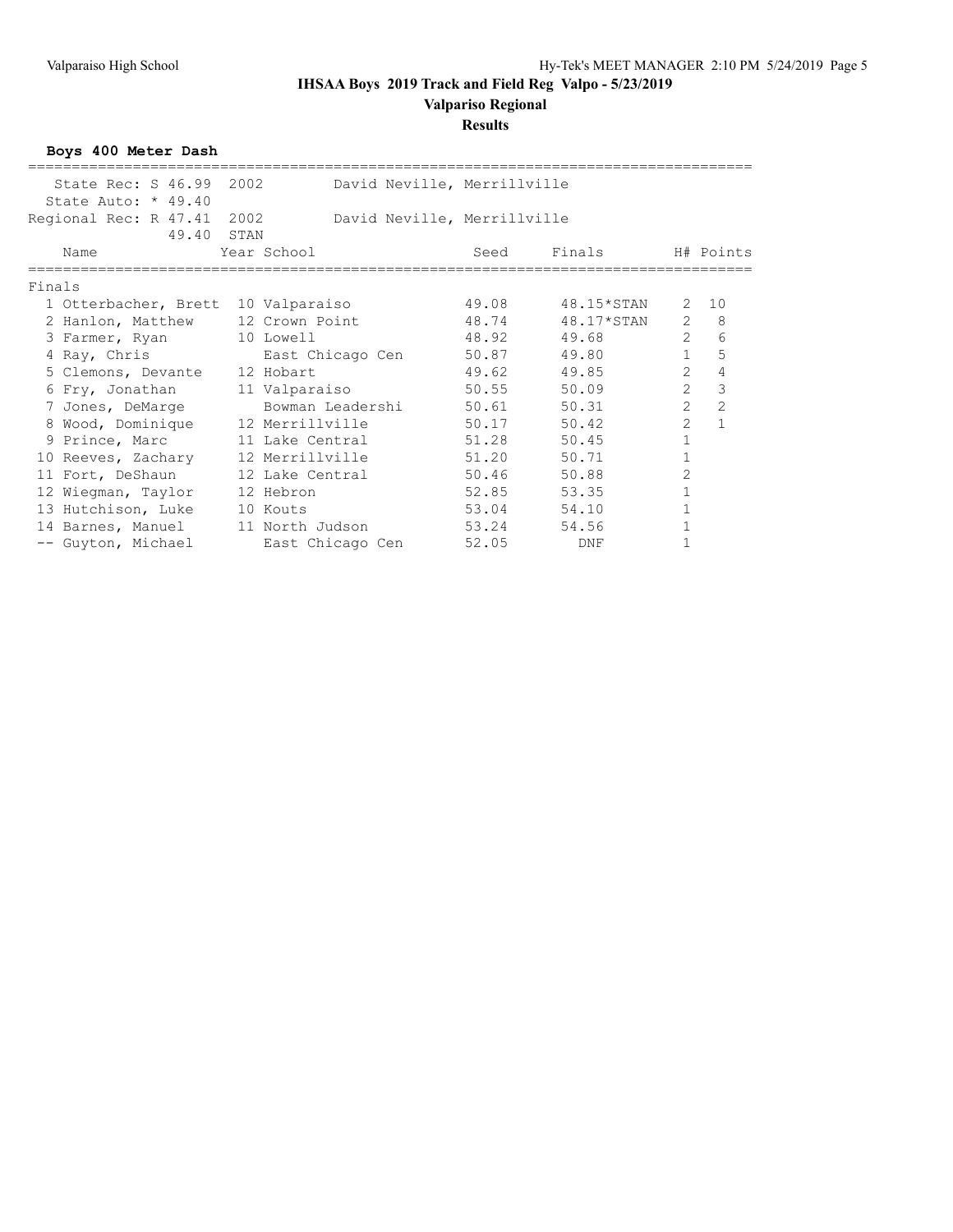**Valpariso Regional**

### **Results**

**Boys 800 Meter Run**

| State Rec: S 1:49.25 2011 Austin Mudd, Center Grove   |                                  |                          |                           |                |
|-------------------------------------------------------|----------------------------------|--------------------------|---------------------------|----------------|
| State Auto: * 1:56.32                                 |                                  |                          |                           |                |
| Regional Rec: R 1:53.20 1975                          |                                  | Ken Menzyk, Hammond High |                           |                |
| $1:56.32$ STAN                                        |                                  |                          |                           |                |
| Name                                                  | Year School                      |                          | Seed Finals Points        |                |
|                                                       |                                  |                          |                           |                |
| 1 Hudak, Dustin 12 Lowell                             |                                  |                          | $1:58.64$ $1:52.88$ RSTAN | 10             |
|                                                       |                                  |                          |                           |                |
| 2 Sanchez, Gabriel 11 Lowell 1:59.14 1:53.33*STAN     |                                  |                          |                           | 8              |
| 3 Bakker, Carson 12 Covenant Chr 1:56.84 1:53.35*STAN |                                  |                          |                           | $\epsilon$     |
| 4 Puskar, Tyler 11 Valparaiso 2:01.51 1:57.43         |                                  |                          |                           | 5              |
| 5 Ashlock, Hunter 11 Boone Grove 2:01.39 1:58.12      |                                  |                          |                           | 4              |
| 6 Beatty, Isaac 12 Lake Central 2:02.81               |                                  |                          | 2:01.01                   | $\mathcal{S}$  |
| 7 Mason, Que'Sean Gary West Side 2:07.02 2:01.47      |                                  |                          |                           | $\overline{c}$ |
| 8 Lemmon, Jackson 12 Valparaiso 2:03.32 2:02.82       |                                  |                          |                           |                |
| 9 Ochoa, Gabriel 12 Merrillville 2:02.56 2:02.84      |                                  |                          |                           |                |
| 10 Doctor, Andrew 11 Portage 2:03.64 2:03.37          |                                  |                          |                           |                |
| 11 Zubek, Stan 11 Boone Grove 2:07.03 2:03.62         |                                  |                          |                           |                |
| 12 Reeder, Riley 11 Calumet 2:02.20                   |                                  |                          | 2:03.74                   |                |
| 13 Streeter, Matt 10 Chesterton 2:04.13 2:04.18       |                                  |                          |                           |                |
| 14 Blackwell, NaQuil                                  | Bowman Leadershi 2:07.86 2:06.70 |                          |                           |                |
| 15 Rhody, Alekzandr 10 Lake Central                   |                                  | $2:09.54$ 2:07.66        |                           |                |
| 16 Meraz, Oliver                                      | Munster                          | 2:08.93                  | 2:08.11                   |                |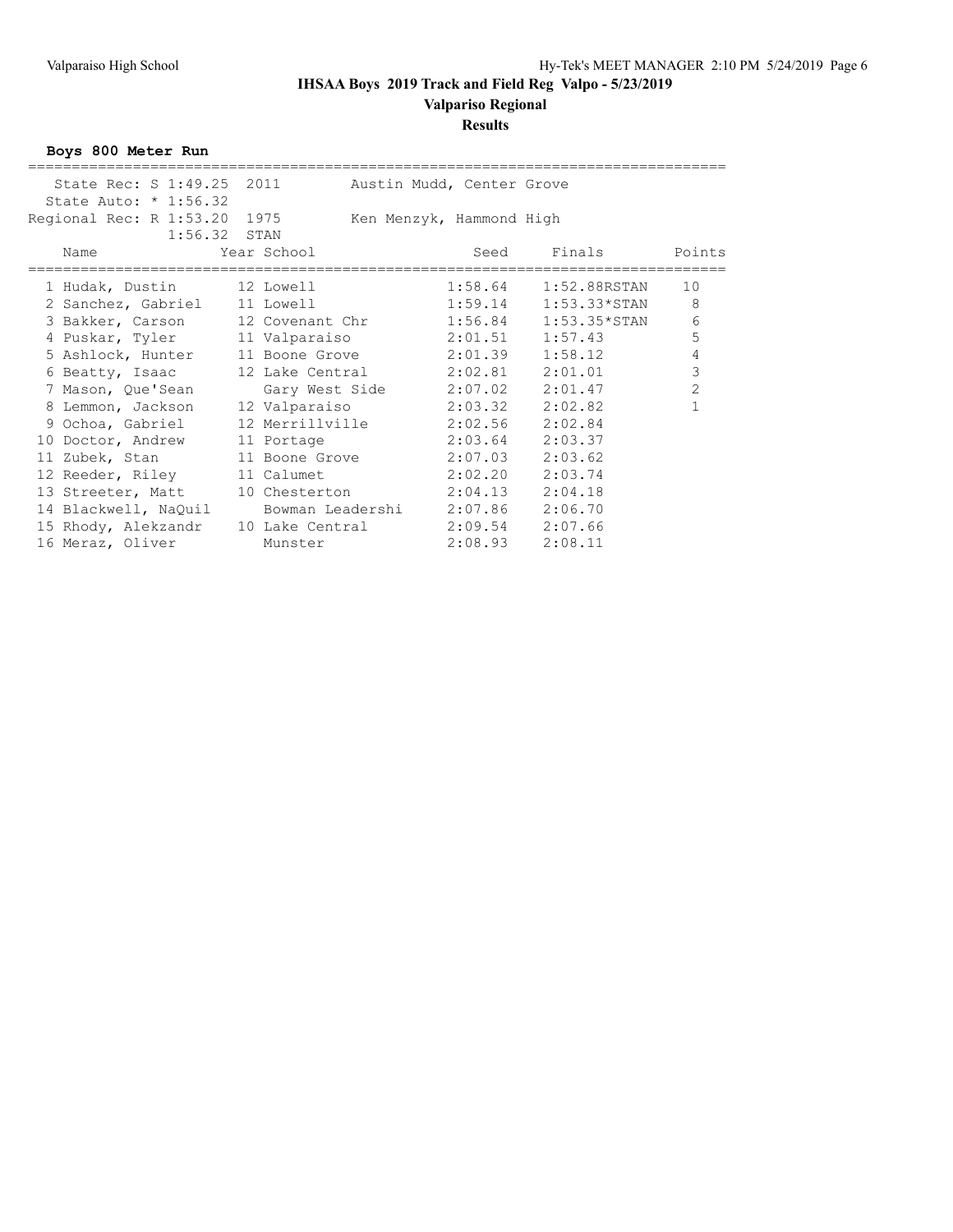## **Valpariso Regional**

### **Results**

**Boys 1600 Meter Run**

| State Rec: S 4:03.00 2011                        |                                  | Austin Mudd, Center Grove     |                          |                |
|--------------------------------------------------|----------------------------------|-------------------------------|--------------------------|----------------|
| State Auto: $* 4:17.37$                          |                                  |                               |                          |                |
| Regional Rec: R 4:11.10 1975                     |                                  | Carey Pinkowski, Hammond High |                          |                |
| $4:17.37$ STAN                                   |                                  |                               |                          |                |
| Name                                             | Year School                      | Seed                          | Finals                   | Points         |
|                                                  |                                  |                               |                          |                |
| 1 Corbett, Jacob 12 New Prairie                  |                                  |                               | $4:22.02$ $4:17.09*STAN$ | 10             |
| 2 Guerra, Lucas and Highland                     |                                  |                               | $4:38.81$ $4:17.79$      | 8              |
| 3 Sanchez, Gabriel 11 Lowell 4:32.15 4:22.30     |                                  |                               |                          | 6              |
| 4 Raymond, Cole 9 LaPorte                        |                                  |                               | $4:25.72$ $4:26.76$      | 5              |
| 5 Duggan, Jordan 10 Lake Central 4:38.22 4:32.59 |                                  |                               |                          | $\overline{4}$ |
| 6 Franczek, Steven 11 Wheeler                    |                                  |                               | $4:37.80$ $4:34.72$      | $\mathcal{S}$  |
| 7 Martin, Benjamin 12 LaPorte 4:45.42 4:38.01    |                                  |                               |                          | $\overline{2}$ |
| 8 Leipart, Bruce 10 Hobart                       |                                  | $4:42.55$ $4:38.86$           |                          |                |
| 9 Romo, Enrique                                  | East Chicago Cen 4:46.91 4:39.88 |                               |                          |                |
| 10 Van Kley, Matthew                             | 12 Chesterton 4:44.14            |                               | 4:43.62                  |                |
| 11 Corbett, Brandon                              | 12 New Prairie 4:36.61 4:44.95   |                               |                          |                |
| 12 Lander, Jeremie                               | 10 Merrillville 4:40.02 4:45.19  |                               |                          |                |
| 13 Garcia, Mateo Mighland                        |                                  | $4:50.17$ $4:49.77$           |                          |                |
| 14 Nuest, Connor 12 Hebron 4:45.09               |                                  |                               | 5:14.26                  |                |
| -- Bakker, Carson                                | 12 Covenant Chr                  | 4:38.22                       | <b>DNF</b>               |                |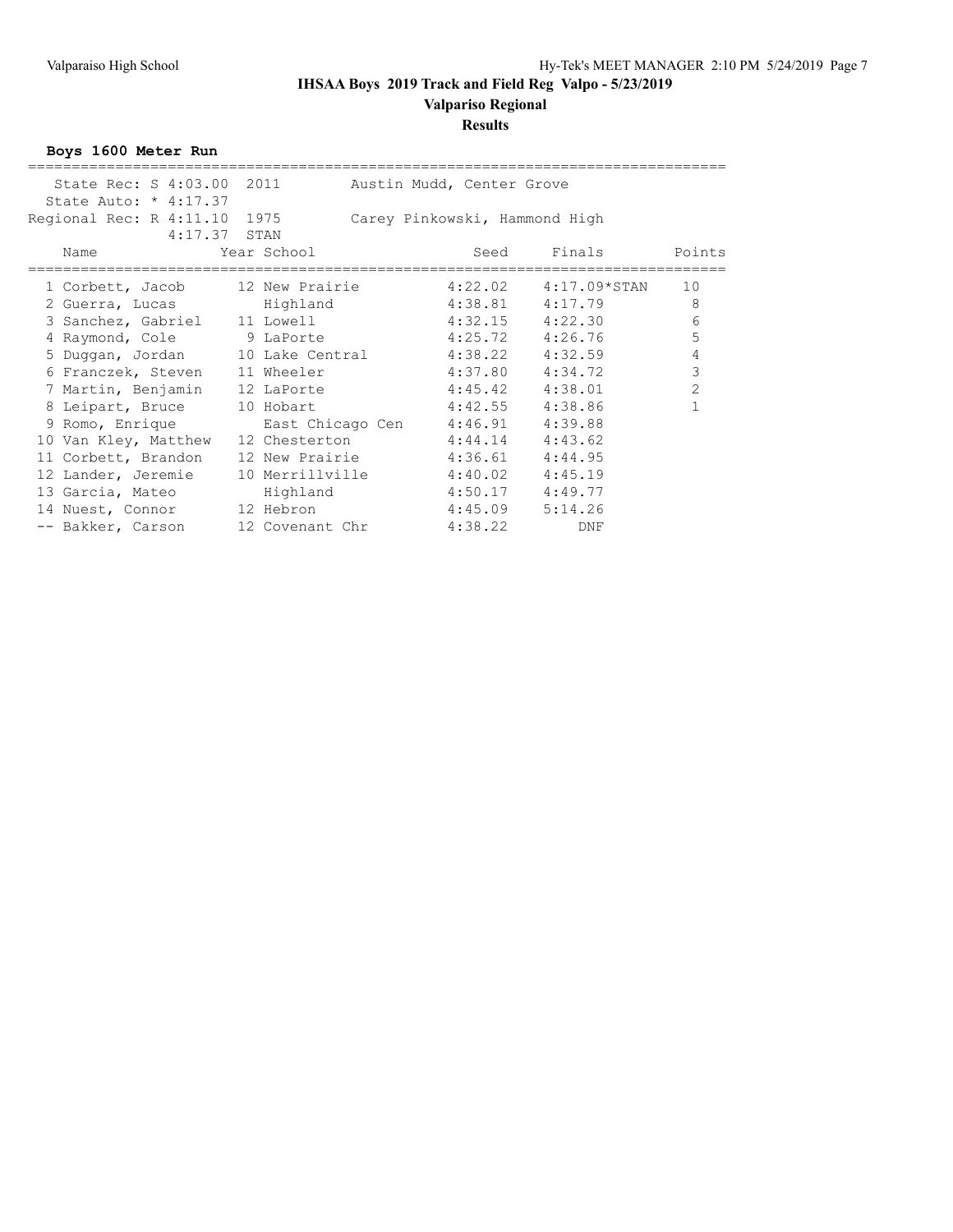**Valpariso Regional**

### **Results**

**Boys 3200 Meter Run**

| State Rec: S 8:51.15 2012                        |                 | Futsum Zienasellassie, Indpls North Central |                    |                |
|--------------------------------------------------|-----------------|---------------------------------------------|--------------------|----------------|
| State Auto: * 9:19.38                            |                 |                                             |                    |                |
| Regional Rec: R 8:53.90 1975                     |                 | Rudy Chapa, Hammond High                    |                    |                |
| 9:19.38 STAN                                     |                 |                                             |                    |                |
| Name                                             | Year School     |                                             | Seed Finals Points |                |
|                                                  |                 |                                             |                    |                |
| 1 Corbett, Jacob 12 New Prairie                  |                 | 9:39.75                                     | 9:30.85            | 10             |
| 2 Gits, Mitchell 12 LaPorte 9:47.61 9:31.18      |                 |                                             |                    | $\,8\,$        |
| 3 Guerra, Lucas Highland 10:21.95 9:33.11        |                 |                                             |                    | 6              |
| 4 Hall, Hudson 11 Wheeler 9:49.46 9:35.73        |                 |                                             |                    | 5              |
| 5 Shook, Will $11$ Chesterton $10:03.86$ 9:46.83 |                 |                                             |                    | $\overline{4}$ |
| 6 Bock, Quinton 10 Crown Point 9:58.37 9:47.15   |                 |                                             |                    | $\mathcal{S}$  |
| 7 Huggler, Ryan 11 Winamac Community             |                 | $10:21.11$ $9:54.14$                        |                    | $\overline{2}$ |
| 8 Elwood, Thomas 11 Portage                      |                 | 10:05.14                                    | 9:55.23            |                |
| 9 Holok, Andrew 10 Crown Point                   |                 | 10:00.00                                    | 10:00.78           |                |
| 10 Russell, Logan                                | 10 Lake Central | 10:02.49                                    | 10:05.02           |                |
| 11 McComis, Will                                 | Munster         | 10:24.02                                    | 10:07.96           |                |
| 12 Woodburn, Jr, Robe                            | 11 Valparaiso   | 10:09.68                                    | 10:17.55           |                |
| 13 Arzumanian, Ari                               | Munster         | 10:33.96                                    | 10:17.77           |                |
| 14 Adams, Micah 11 Kankakee Valley               |                 | 10:33.67                                    | 10:18.21           |                |
| 15 O'Laughlin, Tim 11 New Prairie 9:45.99        |                 |                                             | 10:19.24           |                |
| 16 Peterson, Kohler                              | 11 Covenant Chr | 10:28.07                                    | 10:19.55           |                |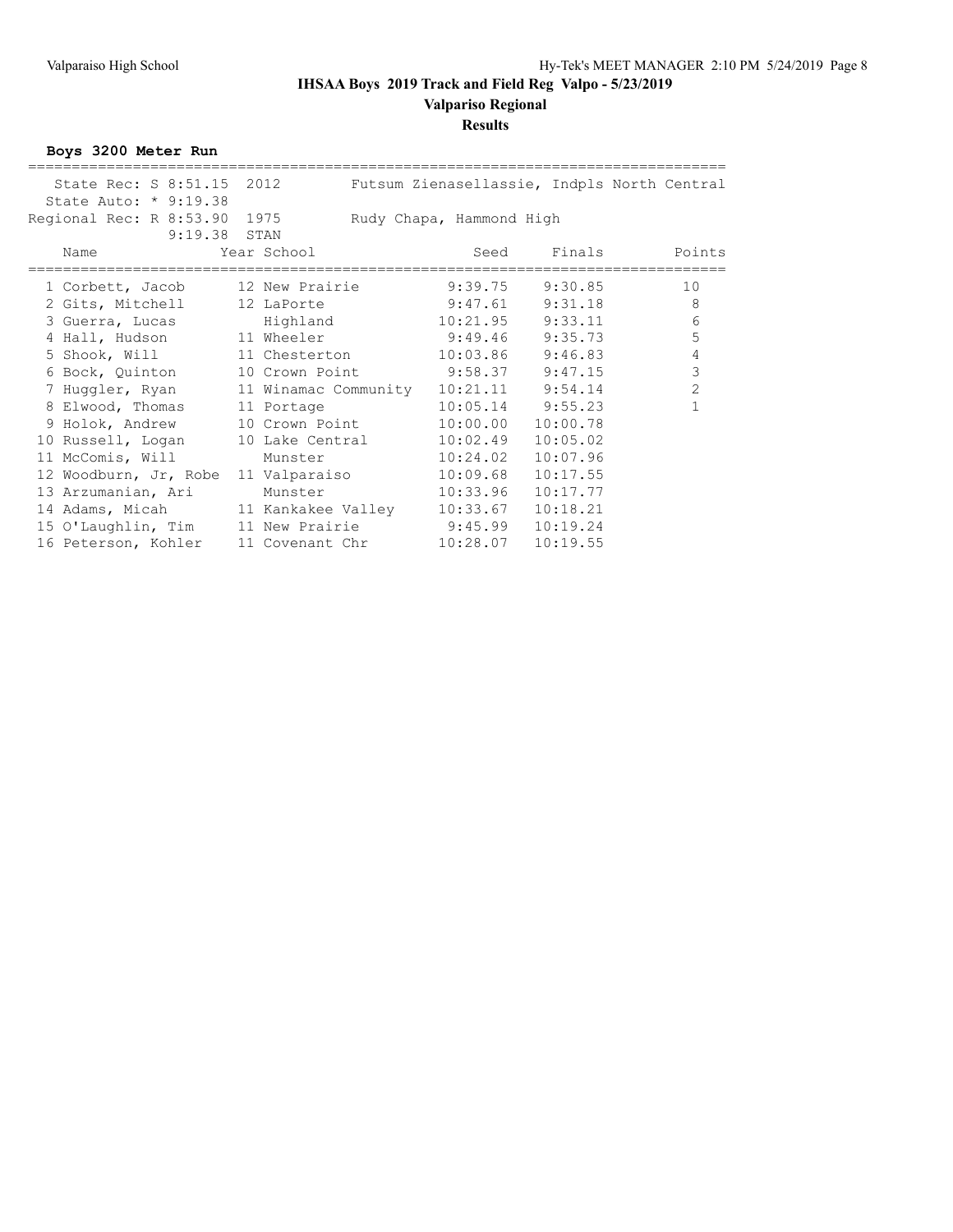# **Valpariso Regional**

### **Results**

**Boys 110 Meter Hurdles High**

| State Rec: S 13.64 1976<br>State Auto: $*$ 14.65 |      | Jerry Hill, Indpls Arsenal Technical |       |                    |                |
|--------------------------------------------------|------|--------------------------------------|-------|--------------------|----------------|
| Regional Rec: R 13.80<br>14.65 STAN              | 1975 | Greg Robertson, SB LaSalle           |       |                    |                |
| Name                                             |      | Year School                          | Seed  | Prelims            | H#             |
| Preliminaries                                    |      |                                      |       |                    |                |
| 1 Williams, Cameron                              |      | 12 Andrean                           | 14.99 | 15.040             | 2              |
| 2 Sebben, Trey                                   |      | 12 Portage                           | 14.81 | 15.060             | $\mathbf{1}$   |
| 3 Latiker, Davin                                 |      | 11 Merrillville                      | 15.58 | 15.150             | $\mathbf{1}$   |
| 4 Garcia, Gabriel                                |      | 12 Crown Point                       | 15.25 | 15.360             | $\mathbf{2}$   |
| 5 Williams, Jeremiah                             |      | 11 Merrillville                      | 16.04 | 15.81q             | $\overline{c}$ |
| 6 Edwards, Damon                                 |      | Gary West Side                       | 15.43 | 15.97 <sub>q</sub> | $\mathbf{1}$   |
| 7 Kottka, Michael                                |      | 12 West Central                      | 16.45 | 16.16q             | $\overline{2}$ |
| 8 Ogundipe, Oluseyi                              |      | 11 Valparaiso                        | 15.91 | 16.20q             | $\mathbf{1}$   |
| 9 Nicholson, Marc                                |      | 12 Chesterton                        | 15.87 | 16.28              | $\mathbf{1}$   |
| 10 Warner, Jordan                                |      | 12 Portage                           | 15.86 | 16.29              | $\overline{c}$ |
| 11 Walker, Quinn                                 |      | 11 Boone Grove                       | 16.14 | 16.37              | $\mathbf{1}$   |
| 12 Reedy, Colton                                 |      | 12 North Judson                      | 16.75 | 16.40              | $\mathbf{1}$   |
| 13 Olson, Keaton                                 |      | 10 Valparaiso                        | 16.04 | 16.51              | $\overline{c}$ |
| 14 Burns, Joey                                   |      | Munster                              | 16.27 | 16.58              | $\overline{2}$ |
| 15 Montenegro, Joel                              |      | Hammond Bishop Noll                  | 15.83 | 16.60              | $\overline{2}$ |
| 16 Hawkins, Deven                                |      | Munster                              | 16.26 | 16.75              | $\mathbf{1}$   |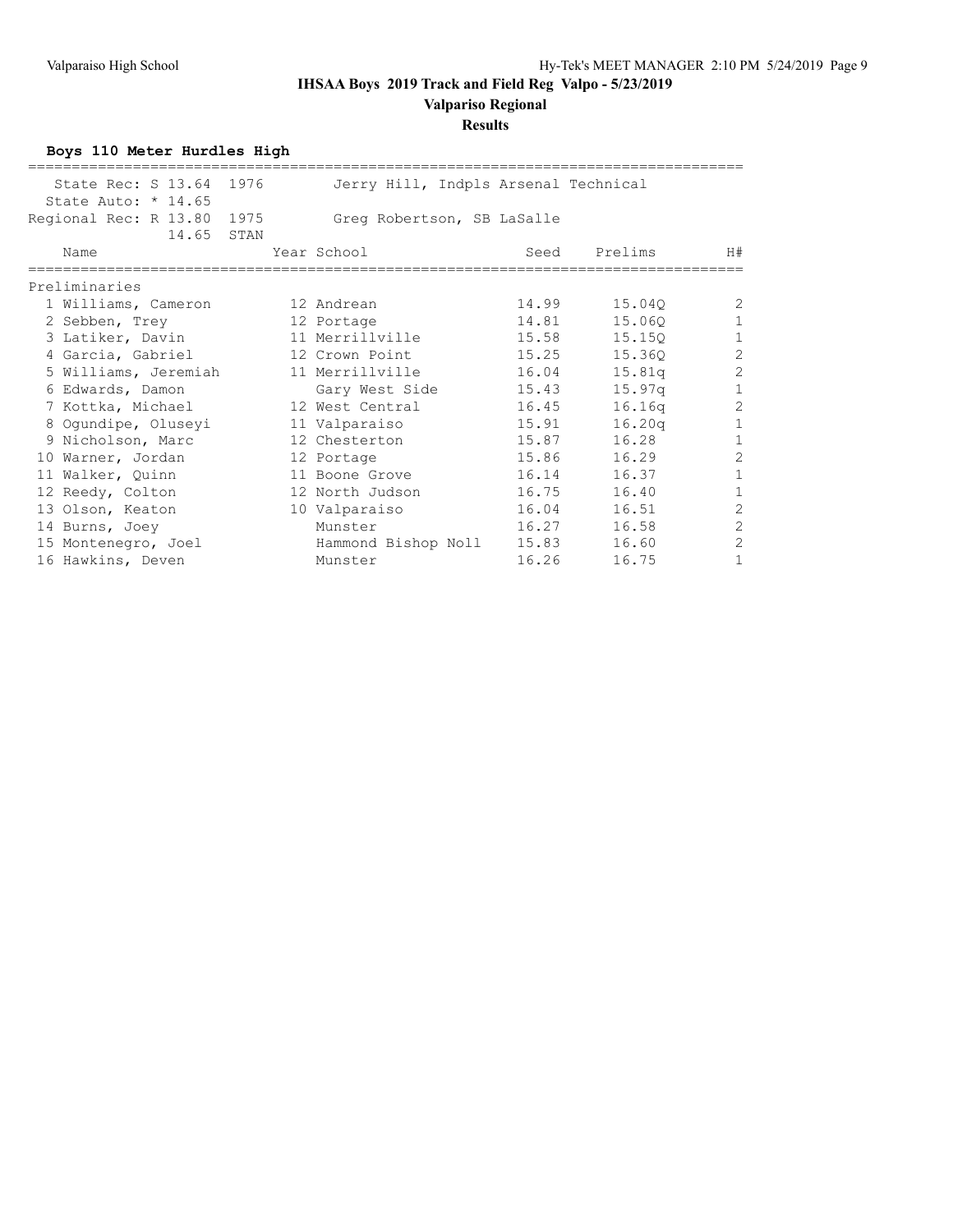## **Valpariso Regional**

### **Results**

**Boys 110 Meter Hurdles High**

| State Rec: S 13.64 1976                          |             |                 |                            | Jerry Hill, Indpls Arsenal Technical |                |
|--------------------------------------------------|-------------|-----------------|----------------------------|--------------------------------------|----------------|
| State Auto: $*$ 14.65                            |             |                 |                            |                                      |                |
| Regional Rec: R 13.80 1975                       |             |                 | Greq Robertson, SB LaSalle |                                      |                |
|                                                  | 14.65 STAN  |                 |                            |                                      |                |
| Name                                             | Year School |                 |                            | Prelims Finals                       | Points         |
| Finals                                           |             |                 |                            |                                      |                |
| 1 Williams, Cameron 12 Andrean                   |             |                 |                            | $15.04$ $14.52*STAN$                 | 10             |
| 2 Latiker, Davin 11 Merrillville                 |             |                 |                            | 15.15 14.75                          | - 8            |
| 3 Sebben, Trey 12 Portage                        |             |                 |                            | 15.06 14.77                          | 6              |
| 4 Garcia, Gabriel 12 Crown Point 15.36 15.08     |             |                 |                            |                                      | 5              |
| 5 Williams, Jeremiah 11 Merrillville 15.81 15.72 |             |                 |                            |                                      | $\sqrt{4}$     |
| 6 Edwards, Damon                                 |             |                 | Gary West Side 15.97 15.90 |                                      | $\mathcal{S}$  |
| 7 Oqundipe, Oluseyi 11 Valparaiso                |             |                 | 16.20 16.39                |                                      | $\overline{2}$ |
| 8 Kottka, Michael                                |             | 12 West Central |                            | 16.16 16.46                          | $\mathbf{1}$   |
| Preliminaries                                    |             |                 |                            |                                      |                |
| 9 Nicholson, Marc 12 Chesterton                  |             |                 | 16.28                      |                                      |                |
| 10 Warner, Jordan 12 Portage                     |             |                 | 16.29                      |                                      |                |
| 11 Walker, Quinn 11 Boone Grove 16.37            |             |                 |                            |                                      |                |
| 12 Reedy, Colton 12 North Judson 16.40           |             |                 |                            |                                      |                |
| 13 Olson, Keaton 10 Valparaiso                   |             |                 | 16.51                      |                                      |                |
| 14 Burns, Joey                                   |             | Munster         | 16.58                      |                                      |                |
| 15 Montenegro, Joel Bammond Bishop Noll 16.60    |             |                 |                            |                                      |                |
| 16 Hawkins, Deven                                |             | Munster         | 16.75                      |                                      |                |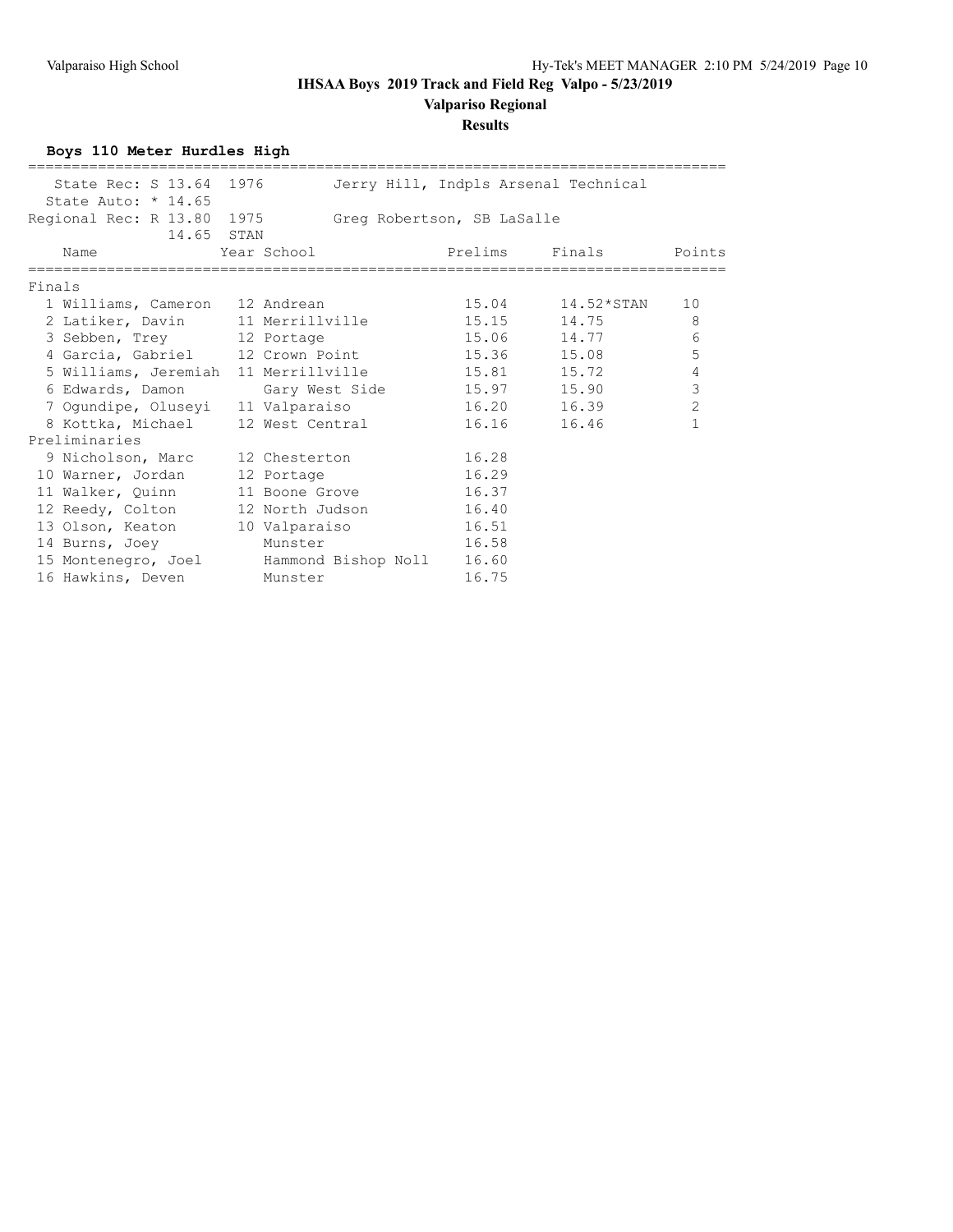**Valpariso Regional**

#### **Results**

**Boys 300 Meter Hurdles Intermidate** =================================================================================== State Rec: S 36.26 2006 Bryce Brown, Evansville Harrison State Auto: \* 39.01 Regional Rec: R 37.97 2004 Brian Kaluf, Lake Central 191111<br>39.01 STAN<br>Name Year School Seed Finals H# Points =================================================================================== Finals 1 Sebben, Trey 12 Portage 10.04 38.91\*STAN 2 10 2 Swopes, Tylee 9 Portage 40.51 40.31 2 8 3 Mason, Tyler 12 Hanover Central 40.76 40.37 2 6 4 Suroviak, Gordon 10 Lake Central 41.18 40.99 2 5 5 Reedy, Colton 12 North Judson 41.97 41.30 1 4 6 Wright, Colton 11 Kankakee Valley 41.48 41.47 2 3 7 Edwards, Damon Gary West Side 41.51 41.66 2 2 8 Burch, Robert 10 Chesterton 43.58 42.03 1 1 9 Bailey, Drew 12 Merrillville 41.32 42.43 2 10 Olson, Keaton 10 Valparaiso 42.64 42.45 1 11 Patrick, Maurice 11 Merrillville 40.44 42.72 2 12 Smith, Ryder 12 Kankakee Valley 43.42 42.98 1 13 Litavecz, Ethan Highland 13.68 43.98 1 14 Garcia, Gabriel 12 Crown Point 42.64 44.46 1 15 Kottka, Michael 12 West Central 43.82 46.14 1

-- Jackson, Brandon and East Chicago Cen and 42.42 DNF 1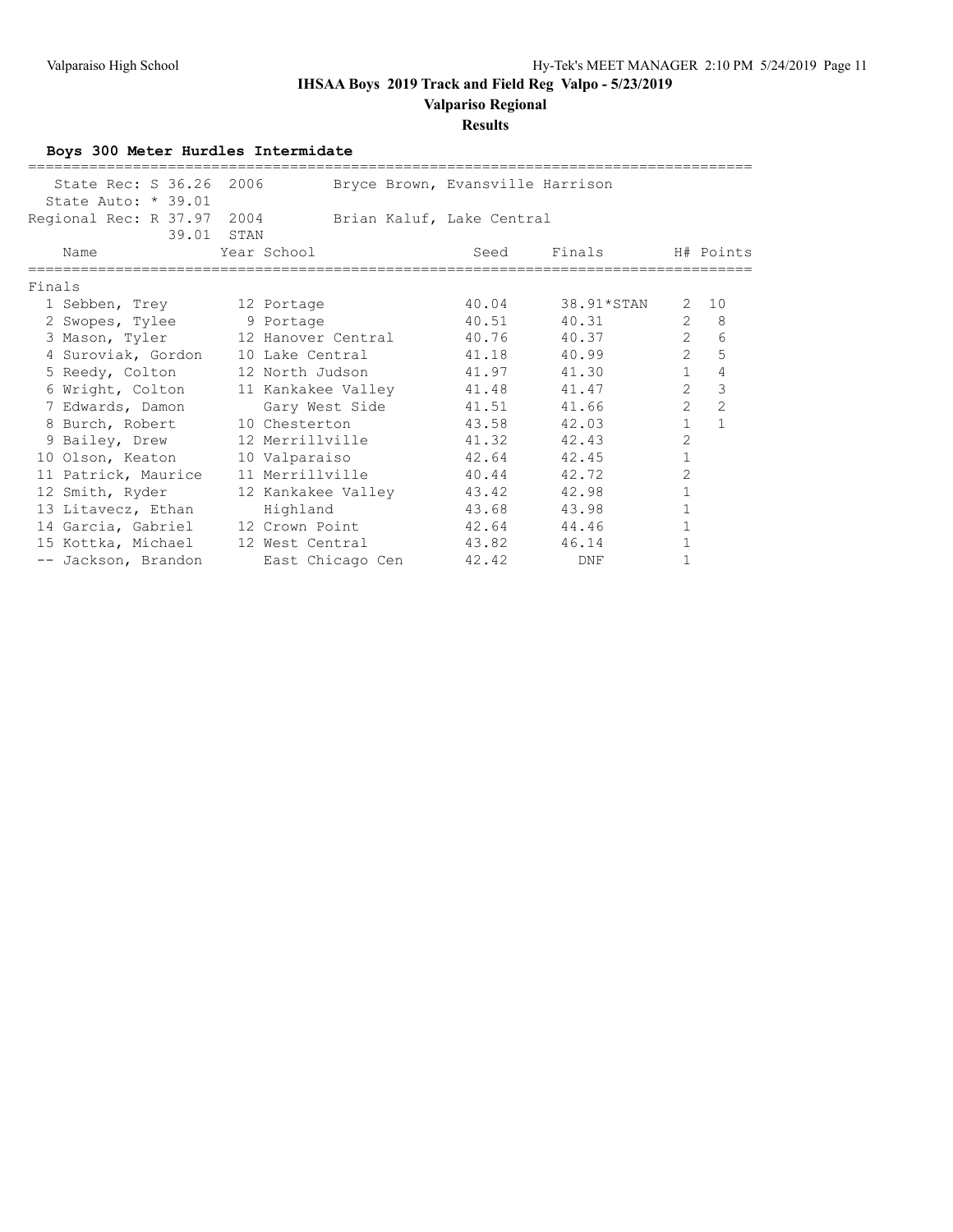**Valpariso Regional**

**Results**

**Boys 4x100 Meter Relay**

| State Rec: S 41.02 1982 , Gary Roosevelt         |                                             |              |              |
|--------------------------------------------------|---------------------------------------------|--------------|--------------|
|                                                  | D. Young, J. Patrick, G. Moore and A. Price |              |              |
| State Auto: * 42.54                              |                                             |              |              |
| 2014 Gary West Side, WS<br>Regional Rec: R 41.43 |                                             |              |              |
|                                                  | B Wesby, C Sims, L Johnson, J Johnson       |              |              |
| 42.54<br>STAN                                    |                                             |              |              |
| School                                           | Finals<br>Seed                              |              | H# Points    |
|                                                  |                                             |              |              |
| 1 Merrillville 'A'                               | 42.51<br>42.34*STAN                         | 2            | 10           |
| 1) Howard, Jeremiah 11                           | 2) Glass, Armani 10                         |              |              |
| 3) Davis, Devon 10                               | 4) Williams, Jawanza 12                     |              |              |
| 2 Portage 'A'                                    | 42.81<br>42.55                              | 2            | 8            |
| 1) Sebben, Trey 12                               | 2) Sisco, Myles 10                          |              |              |
| 3) Gordon, Jakar 9                               | 4) Warchus, Zachary 11                      |              |              |
| 3 Chesterton 'A'                                 | 44.21<br>42.91                              | 2            | 6            |
| 1) Nicholson, Dimitri 11                         | 2) Osafo, Jean Paul 12                      |              |              |
| 3) Bullock, Colby 9                              | 4) McLaughlin, Patrick 10                   |              |              |
| 4 East Chicago Central 'A'                       | 43.90 42.97                                 | 2            | 5            |
| 1) Guyton, Michael                               | 2) Hall, Deandre                            |              |              |
| 3) Williams, Louis                               | 4) Blacknell, DeVeyon                       |              |              |
| 5 Crown Point 'A'                                | 43.14 43.24                                 | 2            | 4            |
| 1) Williams, Chaqwan 11                          | 2) O'Toole, David 11                        |              |              |
| 3) Bradford, Sam 12                              | 4) Walters, Matthew 10                      |              |              |
| 6 Boone Grove 'A'                                | 44.71 43.26                                 | $\mathbf{1}$ | 3            |
| 1) Walker, Quinn 11                              | 2) Adisa, Monsoor 12                        |              |              |
| 3) Hamady, Jack 12                               | 4) Ziemniak, Chris 11                       |              |              |
| 7 Calumet 'A'                                    | 43.81<br>43.68                              | 2            | 2            |
| 1) Collins, Phillip 11                           | 2) Thornton, Deshaun 11                     |              |              |
| 3) Gillespie, James 11                           | 4) Black, Christopher 11                    |              |              |
| 8 Michigan City 'A'                              | 45.24<br>43.71                              | 1            | $\mathbf{1}$ |
| 1) Rufus, Kejuan 11                              | 2) Laurent, Eaton 11                        |              |              |
| 3) Rice, Joseph 11                               | 4) Fly, Jr., Laymon 10                      |              |              |
| 9 Andrean 'A'                                    | 43.33<br>43.95                              | 2            |              |
| 1) Walsh, Ryan 10                                | 2) Williams, Cameron 12                     |              |              |
| 3) Dravet, David 11                              | 4) Thomas, Tyler 12                         |              |              |
| 10 Highland 'A'                                  | 44.06<br>44.04                              | 2            |              |
| 1) Stanley, Joseph                               | 2) Celestin, Ethan                          |              |              |
| 3) McToy, Quinten                                | 4) Rios, Rafael                             |              |              |
| 11 North Judson-San Pierre<br>$\mathsf{A}$       | 45.22<br>44.49                              | 1            |              |
| 1) Greer, Fletcher 12                            | 2) Wenglarz, Maxwell 11                     |              |              |
| 3) Barnett, Seth 12                              | 4) Reedy, Colton 12                         |              |              |
| 12 Lowell 'A'                                    | 45.04<br>44.62                              | 1            |              |
| 1) Newcom, Kyler 10                              | 2) Bozak, Christopher 11                    |              |              |
| 3) Ambassi, Steven 12                            | 4) Goldsmith, Bradley 11                    |              |              |
| 13 Gary West Side 'A'                            | 45.09<br>44.97                              | 1            |              |
| 1) Edwards, Damon                                | 2) Gregory, Kenneth                         |              |              |
| 3) Slaughter, Maurice                            | 4) Davis, DeAngelo                          |              |              |
| 14 Kankakee Valley 'A'                           | 45.47<br>45.08                              | 1            |              |
| 1) Mckinstry, Brendon 11                         | 2) Capps, Cole 12                           |              |              |
| 3) Ritchie, Markus 10                            | 4) Stansberry, Jacob 12                     |              |              |
| 15 Munster 'A'                                   | 45.22<br>45.11                              | 1            |              |
| 1) Hawkins, Deven                                | 2) Smith, Chris                             |              |              |
| 3) Ma, Richard                                   | 4) Marcus, Joey                             |              |              |
| -- Lake Central 'A'                              | 44.75<br>DQ.                                | 1            |              |
| 1) Sarbieski, Gehrig 12                          | 2) Sarbieski, Jackson 11                    |              |              |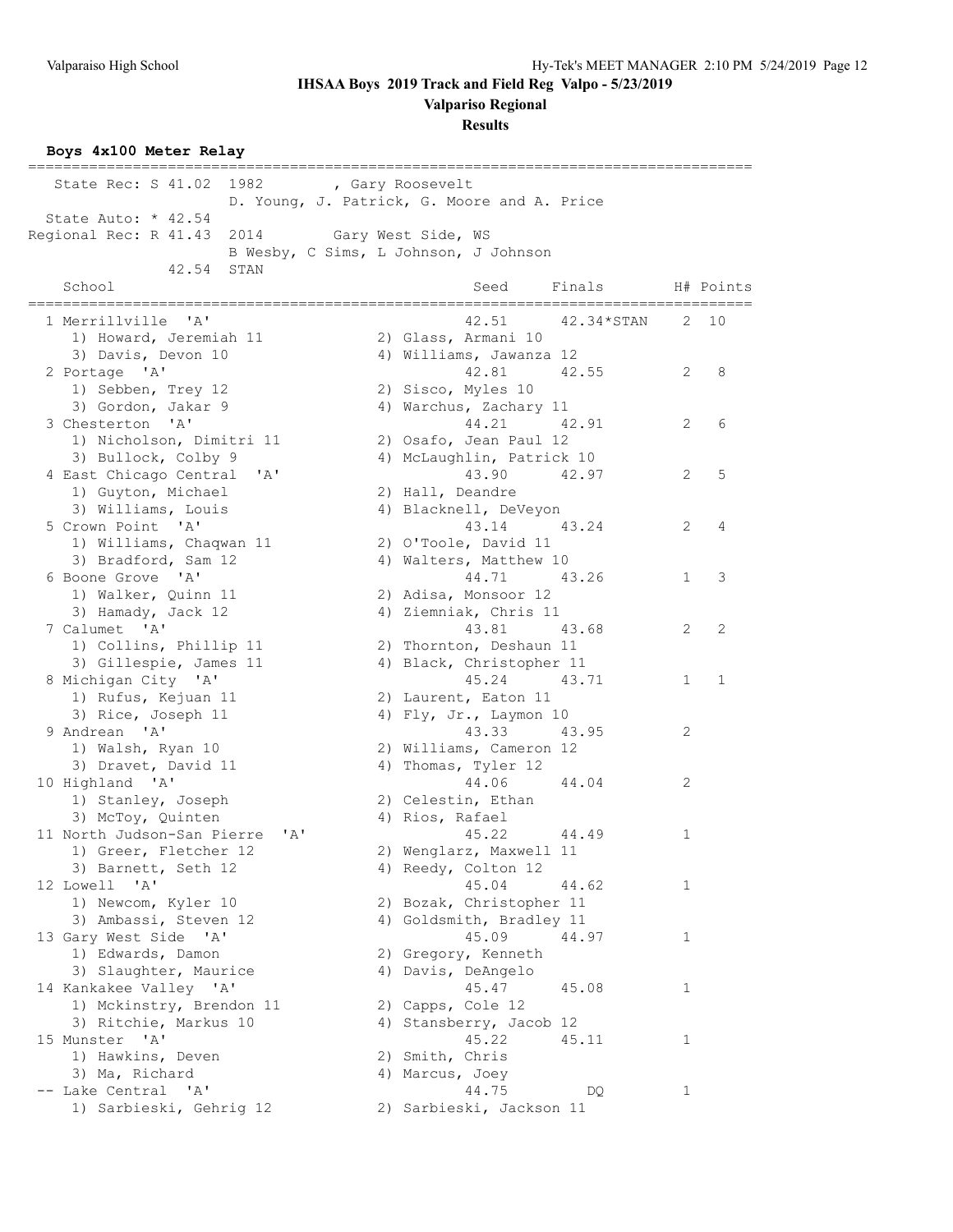# **Results**

### **....Boys 4x100 Meter Relay**

3) Medina, Reggie 11 4) Heard, Isaac 11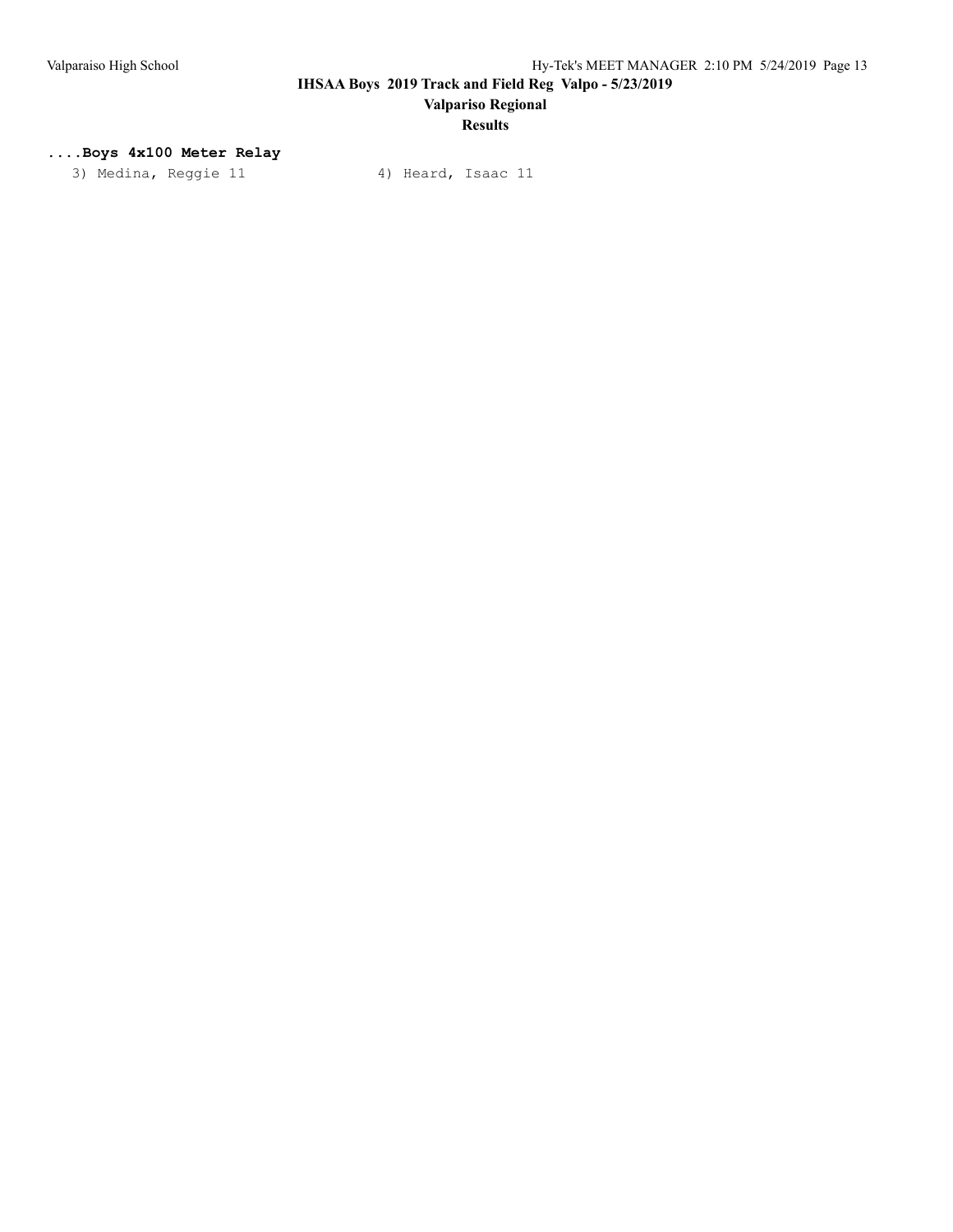**Valpariso Regional**

### **Results**

**Boys 4x400 Meter Relay**

| State Rec: S 3:13.66 1980 , Gary West Side          |                                                   |          |
|-----------------------------------------------------|---------------------------------------------------|----------|
|                                                     | k. Carter, C. Peterson, W. Monagan and S. Burnett |          |
| State Auto: * 3:20.44                               |                                                   |          |
| Regional Rec: R 3:16.50                             | 1975 , Gary West Side                             |          |
|                                                     | Jones, Buckingham, Hill and Blackman              |          |
| 3:20.44 STAN                                        |                                                   |          |
| School                                              | Seed<br>Finals<br>H# Points                       |          |
|                                                     |                                                   |          |
| 1 Lowell 'A'                                        | $3:24.06$ $3:20.81$                               | $2 - 10$ |
| 1) Hudak, Dustin 12                                 | 2) Sanchez, Gabriel 11                            |          |
| 3) Farmer, Ryan 10                                  | 4) Edwards, Adam 12                               |          |
| 2 Valparaiso 'A'                                    | $3:23.94$ $3:20.84$<br>2                          | 8        |
| 1) Fry, Jonathan 11                                 | 2) Cavanaugh, Evan 12                             |          |
| 3) Puskar, Tyler 11                                 | 4) Otterbacher, Brett 10                          |          |
| 3 East Chicago Central<br>$^{\prime}$ A $^{\prime}$ | $3:25.00$ $3:21.29$<br>$\overline{2}$             | 6        |
| 1) Hall, Deandre                                    | 2) Blacknell, DeVeyon                             |          |
| 3) Guyton, Michael                                  | 4) Ray, Chris                                     |          |
| 4 Calumet 'A'                                       | $3:28.87$ $3:22.07$<br>2                          | 5        |
| 1) Collins, Phillip 11                              | 2) Black, Christopher 11                          |          |
| 3) Thornton, Deshaun 11                             | 4) Reeder, Riley 11                               |          |
| 5 Lake Central 'A'                                  | $3:25.89$ $3:24.74$<br>$\overline{2}$             | 4        |
| 1) Prince, Marc 11                                  | 2) Fort, DeShaun 12                               |          |
| 3) Mauder, Ryan 9                                   | 4) Beatty, Isaac 12                               |          |
| 6 Crown Point 'A'                                   | $3:23.31$ $3:27.45$<br>2                          | 3        |
| 1) Hawkins, Ethen 10                                | 2) Williams, Chaqwan 11                           |          |
| 3) Garcia, Gabriel 12                               | 4) Hanlon, Matthew 12                             |          |
| 7 Hammond Morton 'A'                                | $3:30.31$ $3:27.47$<br>$\mathbf{1}$               | 2        |
| 1) Collins, Eric                                    | 2) Lewis, Jordan                                  |          |
| 3) Tucker, Gerald                                   | 4) Gibbs, Travielle                               |          |
| 8 Highland 'A'                                      | $3:34.06$ $3:28.09$<br>$\mathbf{1}$               | 1        |
| 1) Avila, Orlando                                   | 2) Stanley, Joseph                                |          |
| 3) Celestin, Ethan                                  | 4) Rios, Rafael                                   |          |
| 9 Portage 'A'                                       | $3:34.38$ $3:28.16$<br>$\mathbf{1}$               |          |
| 1) McCaslin, Ryan 11                                | 2) Rosales, Kalisto 11                            |          |
| 3) Goshay, Daniel 12                                | 4) Fisher, Nathaniel 11                           |          |
| 10 Chesterton 'A'                                   | $3:26.74$ $3:28.47$<br>2                          |          |
| 1) McLaughlin, Eric 12                              | 2) Slatcoff, Ben 11                               |          |
| 3) Noel, Jacob 10                                   | 4) McLaughlin, Patrick 10                         |          |
| 11 Merrillville 'A'                                 | $3:24.52$ $3:28.99$<br>2                          |          |
| 1) Reeves, Zachary 12                               | 2) Wood, Dominique 12                             |          |
| 3) Bailey, Drew 12                                  | 4) Davis, Devon 10                                |          |
| 12 North Judson-San Pierre<br>'A'                   | 3:34.43<br>3:30.18<br>1                           |          |
| 1) Reedy, Colton 12                                 | 2) Barnes, Manuel 11                              |          |
| 3) Barnett, Seth 12                                 | 4) Peretti, Caden 12                              |          |
| 13 Hobart<br>$^{\prime}$ A $^{\prime}$              | 3:37.71<br>3:31.23<br>1                           |          |
| 1) Hylek, Matthew 11                                | 2) Ruiz, Julian 9                                 |          |
| 3) Clemons, Devante 12                              | 4) Leipart, Bruce 10                              |          |
| 14 Bowman Leadership Academy<br>$\mathsf{A}$        | 3:35.65<br>3:34.06<br>1                           |          |
| 1) Neal, Cleveland                                  | 2) Jones, DeMarge                                 |          |
| 3) Blackwell, NaQuil                                | 4) Smith, Amari                                   |          |
| 15 Kankakee Valley 'A'                              | 3:43.90<br>3:42.15<br>1                           |          |
| 1) Collard, Adam 9                                  | Taylor, Zachary 10<br>2)                          |          |
| 3) Gott, Elijah 11                                  | 4) Smith, Ryder 12                                |          |
|                                                     |                                                   |          |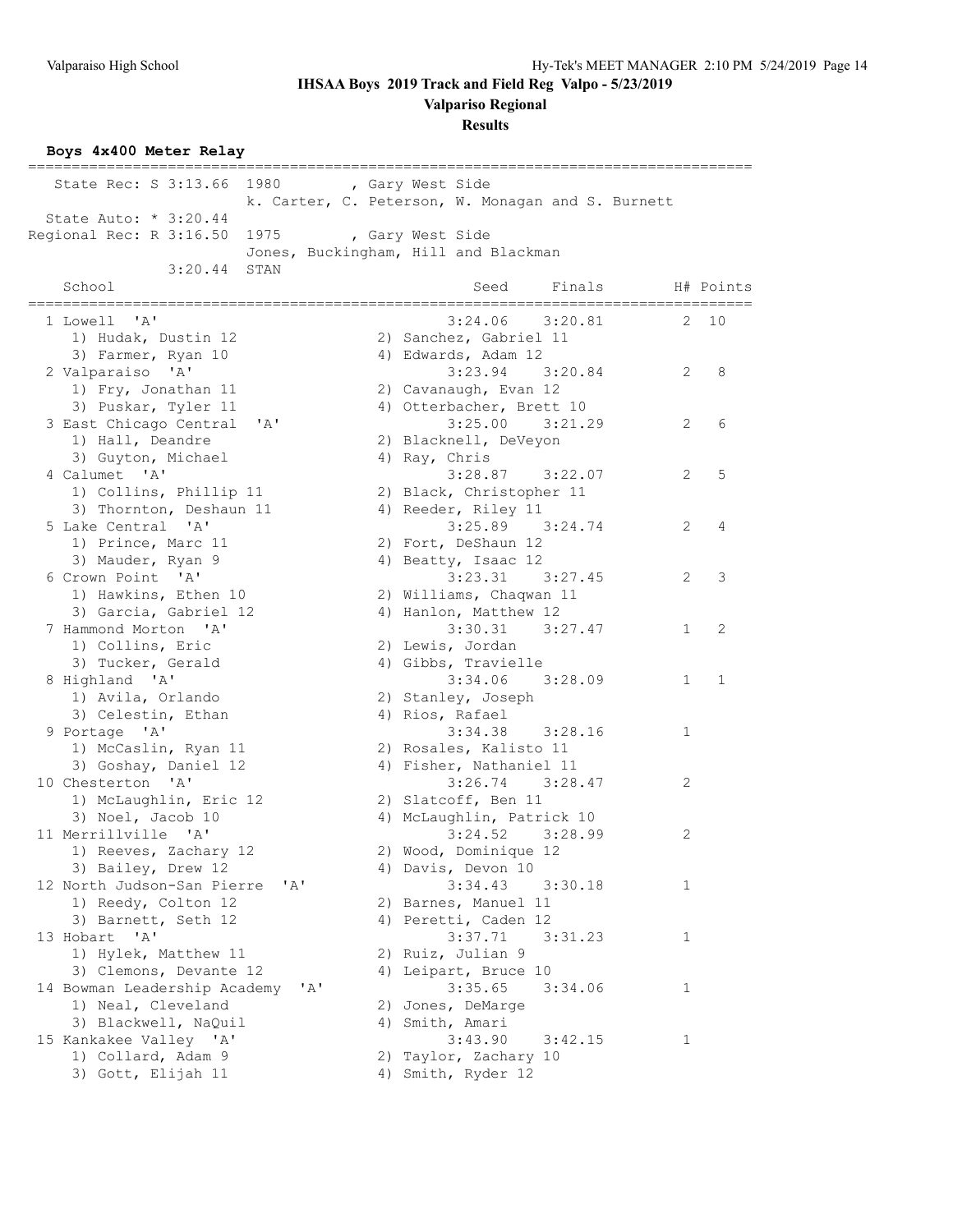**Valpariso Regional**

**Results**

**Boys 4x800 Meter Relay**

| State Rec: S 7:38.62<br>2011                  |           | , Lawrence Central                              |              |             |
|-----------------------------------------------|-----------|-------------------------------------------------|--------------|-------------|
|                                               |           | A Turner, S Burnett, M Steele and C Claflin     |              |             |
| State Auto: * 7:53.43                         |           |                                                 |              |             |
| Regional Rec: R 7:50.55<br>2000               | , Portage |                                                 |              |             |
|                                               |           | S. Samuel, M. Halaschak, X. Mendezand M. Taylor |              |             |
| 7:53.43<br>STAN<br>School                     |           | Seed<br>Finals                                  |              | H# Points   |
| ---------------------------                   |           |                                                 |              |             |
| 1 Chesterton 'A'                              |           | 8:21.47 8:01.39                                 | 2            | 10          |
| 1) Van Kley, Matthew 12                       |           | 2) Erow, Kenny 12                               |              |             |
| 3) Shook, Will 11                             |           | 4) Streeter, Matt 10                            |              |             |
| 2 Valparaiso 'A'                              |           | 8:27.23 8:03.24                                 | 2            | 8           |
| 1) Puskar, Tyler 11                           |           | 2) Woodburn, Jr, Robert 11                      |              |             |
| 3) Lemmon, Jackson 12<br>3 Merrillville 'A'   |           | 4) Smith, Nathaniel 12<br>8:33.08 8:04.59       | 2            | 6           |
| 1) Ochoa, Gabriel 12                          |           | 2) Pope, Devin 12                               |              |             |
| 3) Walker, Jerry 11                           |           | 4) Lander, Jeremie 10                           |              |             |
| 4 LaPorte 'A'                                 |           | 8:29.44 8:07.20                                 | 2            | 5           |
| 1) Raymond, Cole 9                            |           | 2) Havens, Connor 11                            |              |             |
| 3) Dickson, Joshua 12                         |           | 4) Gits, Mitchell 12                            |              |             |
| 5 Hebron 'A'                                  |           | $8:30.46$ $8:21.97$                             | 2            | 4           |
| 1) Nuest, Connor 12                           |           | 2) Stewart, Jacob 10                            |              |             |
| 3) Christ, Nick 12                            |           | 4) Wiegman, Taylor 12                           |              |             |
| 6 Andrean 'A'                                 |           | 8:36.68 8:25.79                                 | 2            | 3           |
| 1) Wadas, Joel 11                             |           | 2) Greiner, Charles 12                          |              |             |
| 3) Loza-Del Toro, Victor 11                   |           | 4) Meyer, Matthew 10                            |              |             |
| 7 Hobart 'A'                                  |           | 8:38.67 8:27.52                                 | $\mathbf{1}$ | 2           |
| 1) Davis, Tyler 11                            |           | 2) Cherry, Bryan 11                             |              |             |
| 3) Ruiz, Julian 9                             |           | 4) VanWijngaarden, Lucas 12                     |              |             |
| 8 Lowell 'A'                                  |           | 8:55.97 8:31.45                                 | $\mathbf{1}$ | $\mathbf 1$ |
| 1) Vazquez, Carlos 11                         |           | 2) Palicka, Jason 10                            |              |             |
| 3) Freeman, Malachi 11                        |           | 4) Bruinius, Jacob 12                           |              |             |
| 9 East Chicago Central 'A'                    |           | 8:40.85<br>8:31.57                              | $\mathbf{1}$ |             |
| 1) Romo, Enrique<br>3) Lipscomb, Egypt        |           | 2) Abonce, Gerardo<br>4) Smith, Devin           |              |             |
| 10 Crown Point 'A'                            |           | 8:43.27 8:37.26                                 | $\mathbf{1}$ |             |
| 1) Ashbach, Sebastian 10                      |           | 2) Hanlon, Matthew 12                           |              |             |
| 3) Marquez, Martin 11                         |           | 4) Saberniak, Anthony 10                        |              |             |
| 11 Munster 'A'                                |           | 8:41.20 8:38.43                                 | 1            |             |
| 1) Lindenmayer, Max                           |           | 2) Tienstra, Gabriel                            |              |             |
| 3) Barnard, Martin                            |           | 4) Taylor, Ceaden                               |              |             |
| 12 Gary West Side 'A'                         |           | 8:57.69<br>8:39.92                              | 1            |             |
| 1) Banks, Errick                              |           | 2) Shaw, Darryl                                 |              |             |
| 3) Gregory, Kenneth                           |           | 4) Mason, Que'Sean                              |              |             |
| 13 Portage 'A'                                |           | 8:46.70<br>8:43.40                              | 1            |             |
| 1) Warren, Brandon 10                         |           | 2) Perez, Arturo 12                             |              |             |
| 3) Doepping, Tyler 10                         |           | 4) Rosales, Kalisto 11                          |              |             |
| 14 Boone Grove 'A'                            |           | 8:34.95<br>8:45.11                              | 2            |             |
| 1) Castellanos, Dylan 12                      |           | 2) Ashlock, Hunter 11                           |              |             |
| 3) Zubek, Stan 11                             |           | 4) Wauro, Konnor 10                             |              |             |
| 15 Kankakee Valley 'A'                        |           | 8:53.95<br>8:48.38                              | 1            |             |
| 1) Niewoehner, Ty 10<br>3) Sheehy, Cameron 12 |           | 2) Collard, Adam 9<br>4) Tillema, Ethan 11      |              |             |
| 16 Highland 'A'                               |           | 8:38.58<br>9:11.39                              | $\mathbf{2}$ |             |
| 1) Alegre, Eric                               |           | 2) Roach, Matthew                               |              |             |
|                                               |           |                                                 |              |             |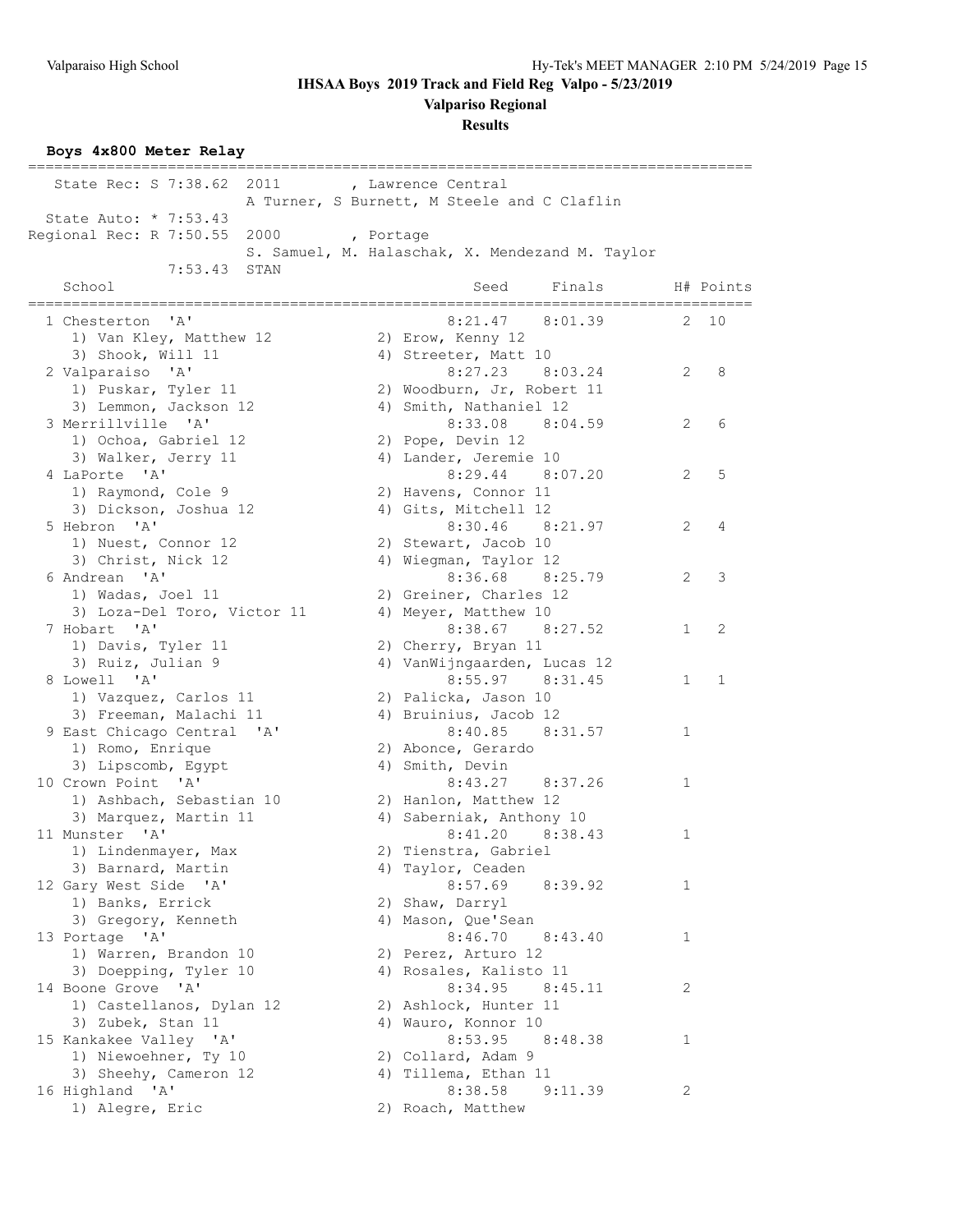# **Valpariso Regional**

## **Results**

### **....Boys 4x800 Meter Relay**

3) Gomez, Colin (4) Ackermann, Adam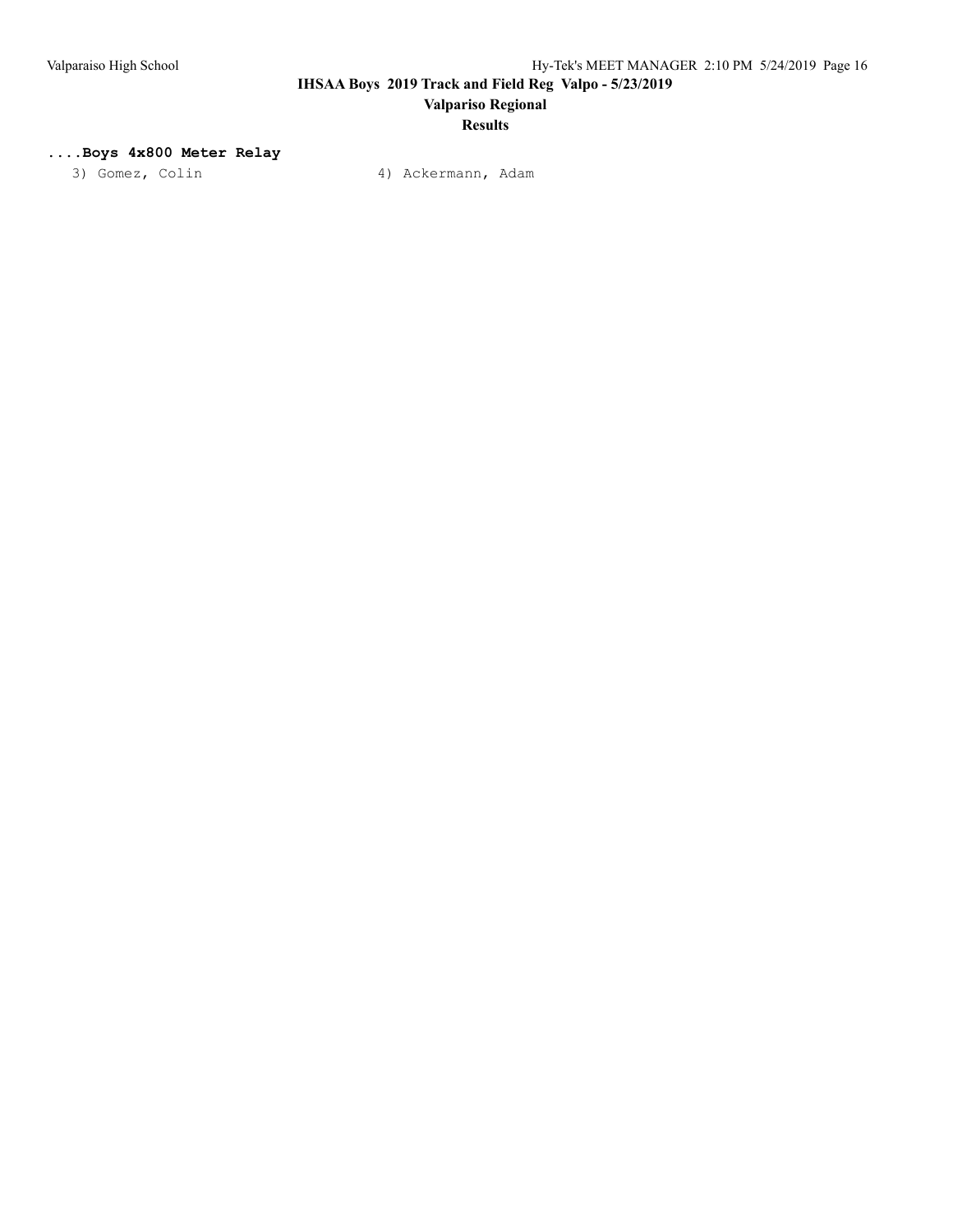## **Valpariso Regional**

### **Results**

**Boys High Jump Start at**

| State Rec: S 7-04 2018                               | Nate Patterson, Plymouth         |             |                          |                |
|------------------------------------------------------|----------------------------------|-------------|--------------------------|----------------|
| State Auto: $* 6-04.50$                              |                                  |             |                          |                |
| Regional Rec: R 6-10.50 1974                         | Noel Ruebel, Highland            |             |                          |                |
| $6 - 04.50$ STAN                                     |                                  |             |                          |                |
| Name                                                 | Year School                      | Seed        | Finals                   | Points         |
|                                                      |                                  |             |                          |                |
| 1 Catherman, Bryce 11 Wheeler                        |                                  |             | $6-02.00$ $6-04.50*STAN$ | 10             |
| 2 Martz, Thad 11 Wheeler                             | $6 - 02.00$                      |             | J6-04.50*STAN            | 8              |
| 3 Kosiba, Elijah 11 Rensselaer Central 6-02.00       |                                  |             | J6-04.50*STAN            | 6              |
| 4 Nelson, Evan 12 LaPorte                            |                                  | $6 - 02.00$ | J6-04.50*STAN            | 5              |
| 5 Williams, Tylee 11 Merrillville 6-03.00 6-03.00    |                                  |             |                          | $\overline{4}$ |
| 6 Anderson, Jordan 12 Valparaiso 6-04.00 6-02.00     |                                  |             |                          | 2.50           |
| 6 Morinville, Willia                                 | Highland                         |             | $6-02.00$ $6-02.00$      | 2.50           |
| 8 Oostman, Jake 10 Crown Point 6-02.00               |                                  |             | J6-02.00                 | $\mathbf{1}$   |
| 9 Fisher, Nathaniel                                  | 11 Portage                       |             | $5-10.00$ $6-01.00$      |                |
| 10 Puskar, Matthew                                   | 10 Valparaiso 6-00.00            |             | $J6 - 01.00$             |                |
| 11 Vode, Zachary                                     | $6-03.00$ $6-00.00$<br>10 Hobart |             |                          |                |
| 11 Wright, Colton 11 Kankakee Valley 5-10.00 6-00.00 |                                  |             |                          |                |
| 11 Kraus, James 11 Boone Grove 6-01.00 6-00.00       |                                  |             |                          |                |
| 14 Romano, Zachary 12 Hobart                         | $6 - 00.00$                      |             | $J6 - 00.00$             |                |
| 15 Scheidt, Tyler                                    | Highland                         |             | $5 - 10.00$ $5 - 10.00$  |                |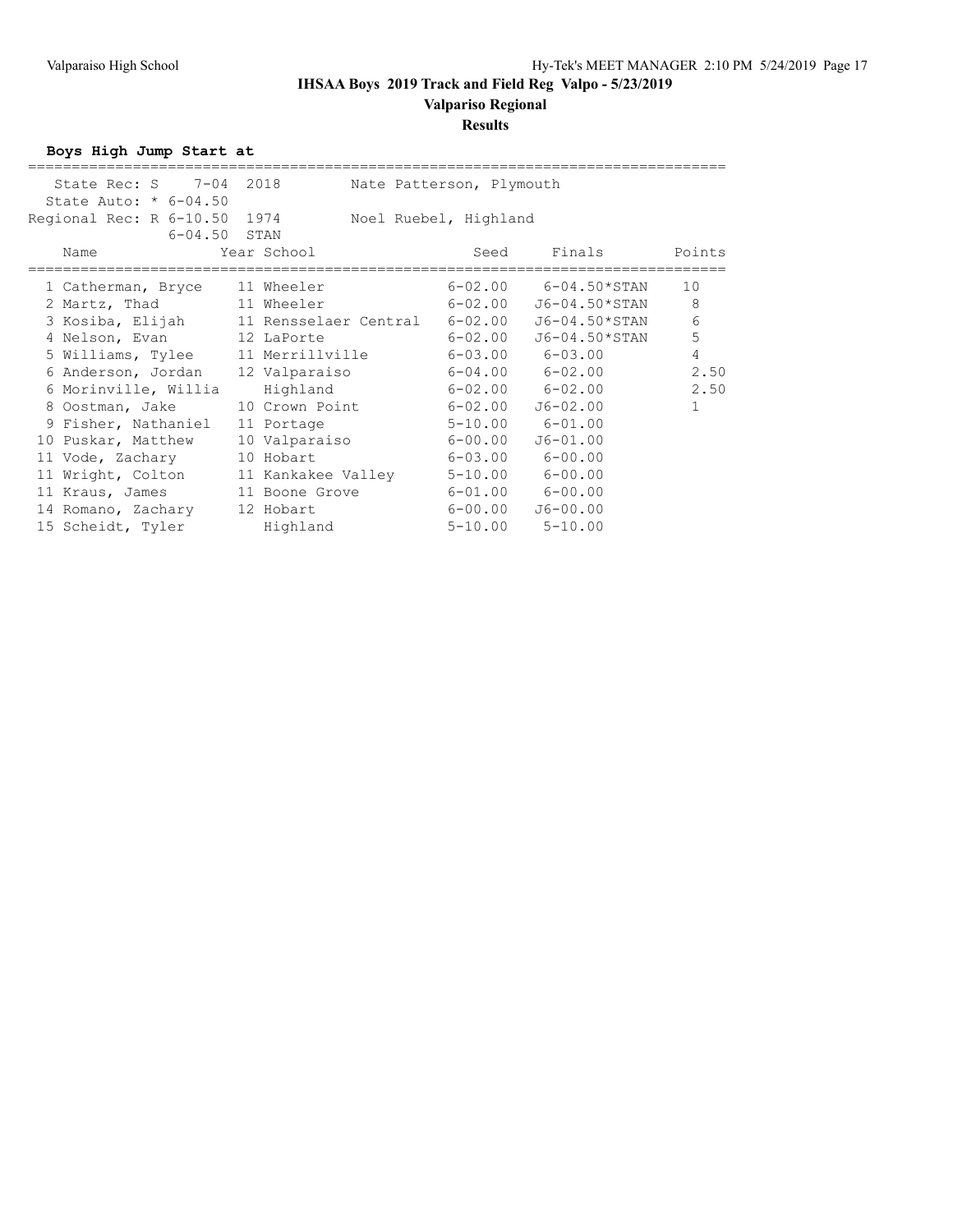# **Valpariso Regional**

### **Results**

**Boys Pole Vault Starting at**

|                             |                   | State Rec: S 17-06.25 2018 Colton Crum, Frankfort           |                            |                            |                |
|-----------------------------|-------------------|-------------------------------------------------------------|----------------------------|----------------------------|----------------|
| State Auto: $\star$ 14-04   |                   |                                                             |                            |                            |                |
|                             |                   | Regional Rec: R 16-02 2017 Wiiliam Williamson, Winamac Comm |                            |                            |                |
|                             | $14 - 04.00$ STAN |                                                             |                            |                            |                |
| Name                        |                   | Year School                                                 |                            | Seed Finals Points         |                |
|                             |                   |                                                             |                            |                            |                |
| 1 Johnston, Riley 10 Hobart |                   |                                                             | 15-00.00                   | 15-00.00*STAN              | 10             |
|                             |                   | 2 Williams, Jeremiah 11 Merrillville                        | 13-00.00                   | $14 - 00.00$               | 8              |
|                             |                   | 3 Blech, Evan 12 Crown Point                                | 12-00.00                   | $13 - 04.00$               | 6              |
|                             |                   | 4 Glass, Jaylen 12 Merrillville 12-00.00 13-00.00           |                            |                            | 5              |
|                             |                   | 5 Robinson, Justin 12 Crown Point                           |                            | 12-06.00 J13-00.00         | $\overline{4}$ |
|                             |                   | 6 Thomas, Dalton 11 New Prairie                             |                            | $13 - 04.00$ $12 - 06.00$  | $\mathbf{3}$   |
|                             |                   | 7 Kirincic, Andrew    11 Kankakee Valley                    |                            | $12 - 00.00$ $J12 - 06.00$ | $\overline{2}$ |
|                             |                   | 8 Brown, Joe 12 Lake Central                                |                            | $12 - 00.00$ $12 - 00.00$  |                |
|                             |                   | 9 Raffin, Vince 10 Chesterton                               | $11 - 06.00$ $J12 - 00.00$ |                            |                |
| 10 Tankersley, Jason        |                   | 10 Winamac Community                                        |                            | $12 - 00.00$ $11 - 06.00$  |                |
|                             |                   | 11 O'Laughlin, Dan 9 New Prairie                            |                            | 12-00.00 J11-06.00         |                |
|                             |                   | 12 Kessler, Tyler 12 North Newton                           |                            | $11 - 00.00$ $11 - 00.00$  |                |
|                             |                   | 13 Shepherd, Liam 10 Valparaiso                             |                            | $11 - 06.00$ $J11 - 00.00$ |                |
| -- Arnold, Max              |                   | Munster                                                     | $11 - 06.00$               | ΝH                         |                |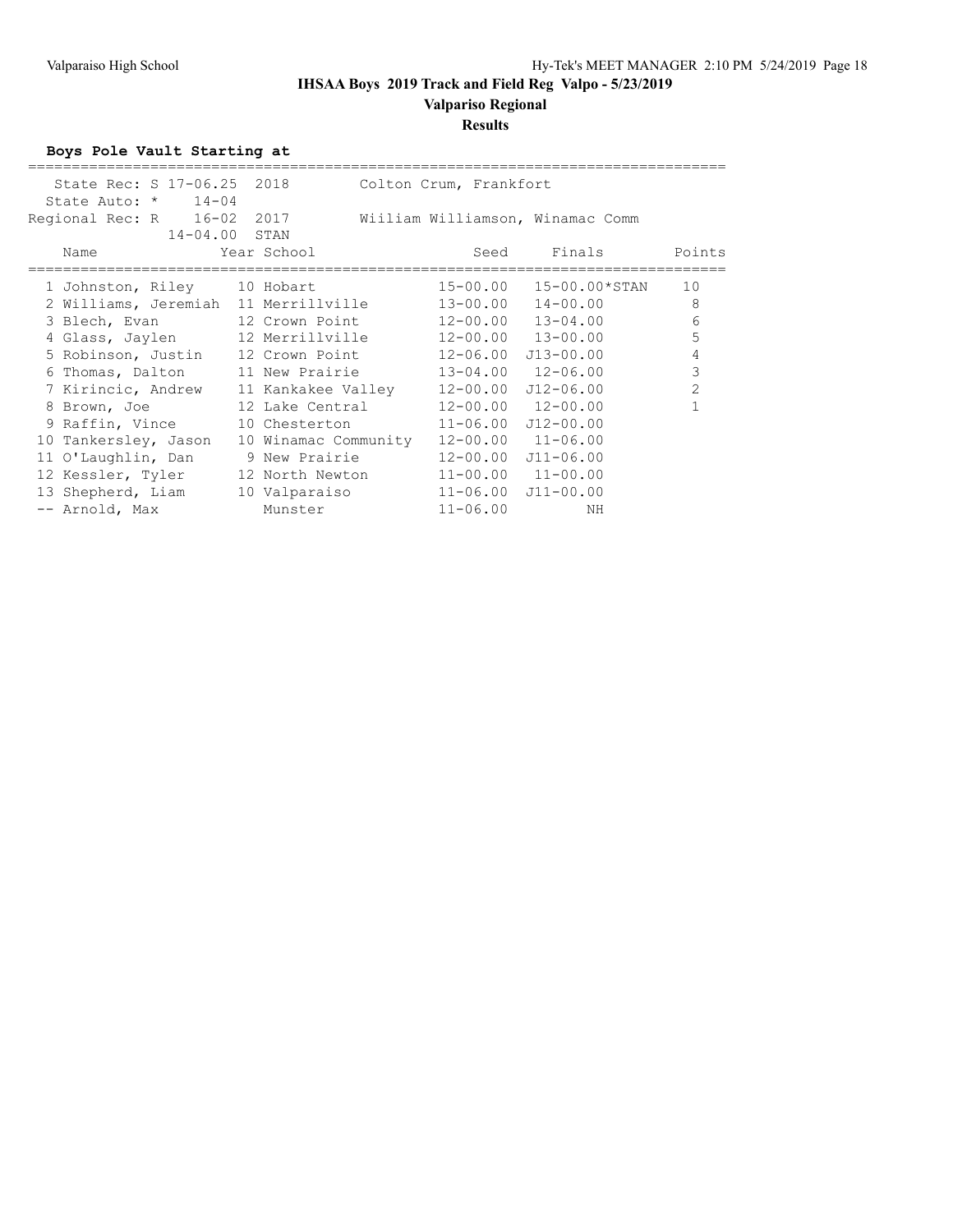### **Results**

**Boys Long Jump**

| State Rec: S 24-07.75 1995          |                              | Frank Young, Kokoma    |               |                |                |
|-------------------------------------|------------------------------|------------------------|---------------|----------------|----------------|
| State Auto: * 22-04.75              |                              |                        |               |                |                |
| Regional Rec: R 24-00 2004          |                              | Nolan Petties, Andrean |               |                |                |
| 22-04.75 STAN                       |                              |                        |               |                |                |
| Name                                | Year School                  | Seed                   | Finals        |                | H# Points      |
|                                     |                              |                        |               |                |                |
| 1 Vanderwall, Ben                   | 12 North Newton              | $21 - 06.25$           | 23-01.75*STAN | $\mathbf{1}$   | 10             |
| 2 McToy, Quinten                    | Highland                     | $21 - 00.50$           | 22-07.00*STAN | $\mathbf{1}$   | 8              |
| 3 Ferguson, Brandon 12 Boone Grove  |                              | $20 - 08.25$           | $22 - 01.50$  | $\overline{2}$ | 6              |
| 4 Rufus, Kejuan                     | 11 Michigan City             | $20 - 04.00$           | $22 - 00.25$  | $\overline{2}$ | 5              |
| 5 Glass, Armani                     | 10 Merrillville              | 22-09.00               | $22 - 00.00$  | $\mathbf{1}$   | $\overline{4}$ |
| 6 Williams, Jawanza                 | 12 Merrillville              | $21 - 03.50$           | $21 - 11.75$  | $\mathbf{1}$   | 3              |
| 7 Oostman, Jake                     | 10 Crown Point               | $21 - 06.00$           | $21 - 05.75$  | $\mathbf{1}$   | $\overline{2}$ |
| 8 Burnham, Jerry                    | Hammond Gavit                | 19-09.00               | $21 - 05.50$  | $\overline{c}$ | $\mathbf{1}$   |
| 9 Rice, Joseph                      | 11 Michigan City             | $20 - 10.75$           | $20 - 10.75$  | 1              |                |
| 10 Warchus, Zachary                 | 11 Portage                   | $21 - 03.00$           | $20 - 07.00$  | $\mathbf{1}$   |                |
| 11 Nicholson, Dimitri               | 11 Chesterton                | $20 - 05.50$           | $20 - 05.75$  | $\overline{2}$ |                |
| 12 Mason, Tyler                     | 12 Hanover Central           | $20 - 05.50$           | $20 - 04.50$  | $\overline{2}$ |                |
| 13 Weil, Garrett                    | 11 Oregon-Davis              | 19-01.25               | $20 - 00.75$  | $\overline{2}$ |                |
| 14 Maurer, Lucas 11 Hanover Central |                              | $21 - 02.00$           | $19 - 11.00$  | $\mathbf{1}$   |                |
| 15 Ambassi, Steven                  | 12 Lowell                    | 20-06.00               | $19 - 08.75$  | 2              |                |
| 16 Smith, Josh                      | Hammond Bishop Noll 20-00.50 |                        | $19 - 02.25$  | $\overline{2}$ |                |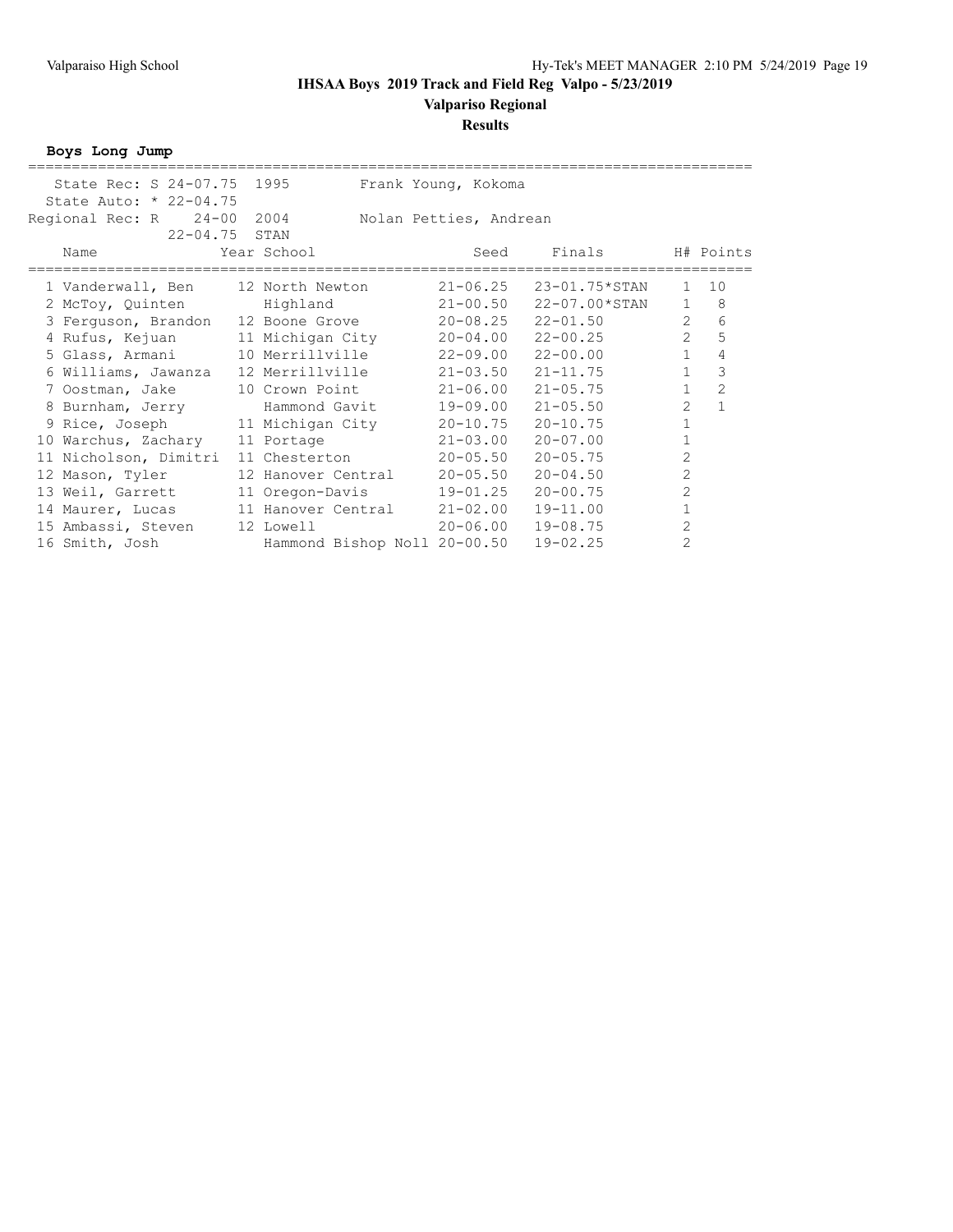### **Results**

**Boys Shot Put**

| State Rec: S 66-08.50 1997<br>Jeremy Allen, Pike<br>State Auto: * 53-05.50<br>Regional Rec: R 65-06.50 1997<br>Adam Vrabel, Munster<br>$53 - 05.50$<br>STAN<br>Finals<br>H# Points<br>Year School<br>Seed<br>Name<br>59-09.75<br>55-05.25*STAN<br>2<br>10<br>12 Michigan City<br>1 Stefanko, Ryan<br>8<br>$\overline{2}$<br>2 Lewis, Martes 11 Merrillville<br>$54 - 02.50$<br>55-04.25*STAN<br>$\overline{2}$<br>6<br>55-04.00*STAN<br>53-05.00<br>3 English, Brandon 12 Portage<br>$\overline{2}$<br>5<br>4 Wozniak, Justin<br>12 Michigan City<br>$49 - 06.00$<br>$50 - 03.00$<br>$\overline{2}$<br>$\overline{4}$<br>50-09.00<br>49-02.00<br>5 Wilkening, Luke 12 Boone Grove |
|-----------------------------------------------------------------------------------------------------------------------------------------------------------------------------------------------------------------------------------------------------------------------------------------------------------------------------------------------------------------------------------------------------------------------------------------------------------------------------------------------------------------------------------------------------------------------------------------------------------------------------------------------------------------------------------|
|                                                                                                                                                                                                                                                                                                                                                                                                                                                                                                                                                                                                                                                                                   |
|                                                                                                                                                                                                                                                                                                                                                                                                                                                                                                                                                                                                                                                                                   |
|                                                                                                                                                                                                                                                                                                                                                                                                                                                                                                                                                                                                                                                                                   |
|                                                                                                                                                                                                                                                                                                                                                                                                                                                                                                                                                                                                                                                                                   |
|                                                                                                                                                                                                                                                                                                                                                                                                                                                                                                                                                                                                                                                                                   |
|                                                                                                                                                                                                                                                                                                                                                                                                                                                                                                                                                                                                                                                                                   |
|                                                                                                                                                                                                                                                                                                                                                                                                                                                                                                                                                                                                                                                                                   |
|                                                                                                                                                                                                                                                                                                                                                                                                                                                                                                                                                                                                                                                                                   |
|                                                                                                                                                                                                                                                                                                                                                                                                                                                                                                                                                                                                                                                                                   |
|                                                                                                                                                                                                                                                                                                                                                                                                                                                                                                                                                                                                                                                                                   |
|                                                                                                                                                                                                                                                                                                                                                                                                                                                                                                                                                                                                                                                                                   |
| $\overline{2}$<br>3<br>$49 - 10.00$<br>$48 - 09.50$<br>6 Bernth, Charles 12 Chesterton                                                                                                                                                                                                                                                                                                                                                                                                                                                                                                                                                                                            |
| $\overline{2}$<br>$\overline{c}$<br>48-05.00<br>48-03.50<br>7 Rios, Christian<br>Highland                                                                                                                                                                                                                                                                                                                                                                                                                                                                                                                                                                                         |
| $\mathbf{1}$<br>46-09.50<br>$47 - 06.75$<br>12 Andrean<br>8 Matthews, Jaylen                                                                                                                                                                                                                                                                                                                                                                                                                                                                                                                                                                                                      |
| $\overline{2}$<br>$49 - 04.25$<br>$46 - 06.50$<br>9 Juszczak, Alexande<br>12 Lowell                                                                                                                                                                                                                                                                                                                                                                                                                                                                                                                                                                                               |
| $\overline{1}$<br>$46 - 01.50$<br>10 Brandt, Austin<br>$45 - 11.50$<br>12 Winamac Community                                                                                                                                                                                                                                                                                                                                                                                                                                                                                                                                                                                       |
| 1<br>$46 - 09.00$<br>11 Wheeler<br>$44 - 10.25$<br>11 Smith, Jesse                                                                                                                                                                                                                                                                                                                                                                                                                                                                                                                                                                                                                |
| $43 - 03.00$<br>$44 - 10.00$<br>$\mathbf{1}$<br>12 Reyna, Tyler<br>Munster                                                                                                                                                                                                                                                                                                                                                                                                                                                                                                                                                                                                        |
| $\mathbf{1}$<br>$47 - 04.50$<br>$44 - 00.75$<br>13 Boniface, Broc<br>12 New Prairie                                                                                                                                                                                                                                                                                                                                                                                                                                                                                                                                                                                               |
| $\mathbf{1}$<br>$45 - 05.75$<br>$43 - 02.00$<br>14 Arnett, Bram<br>10 Morgan Township                                                                                                                                                                                                                                                                                                                                                                                                                                                                                                                                                                                             |
| $\mathbf{1}$<br>12 Valparaiso<br>$46 - 05.00$<br>$42 - 10.00$<br>15 Craft, Jarred                                                                                                                                                                                                                                                                                                                                                                                                                                                                                                                                                                                                 |
| $44 - 00.00$<br>$40 - 09.00$<br>$\mathbf{1}$<br>16 Clark, Jonah<br>Munster                                                                                                                                                                                                                                                                                                                                                                                                                                                                                                                                                                                                        |